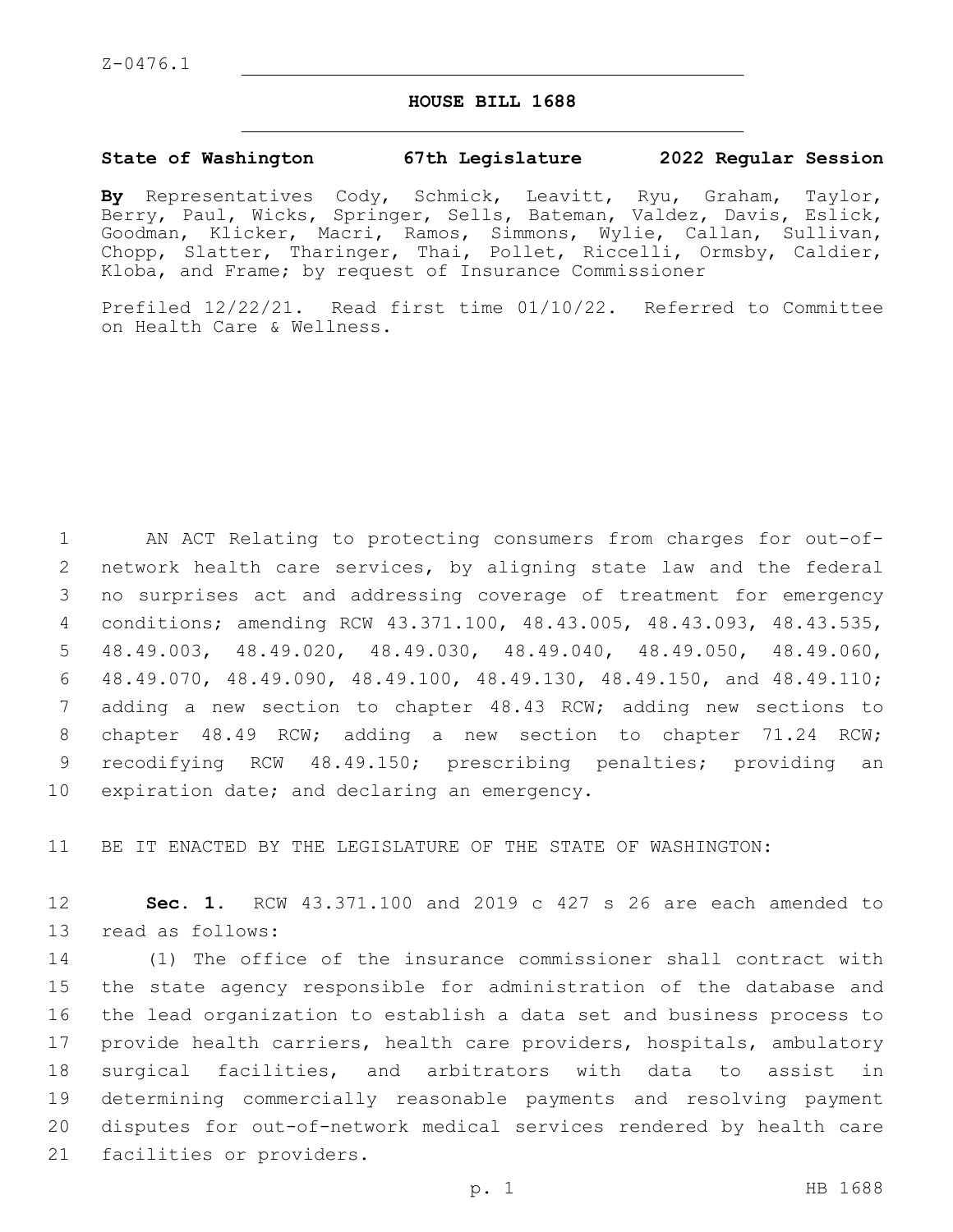(a) The data set and business process must be developed in collaboration with health carriers, health care providers, hospitals, 3 and ambulatory surgical facilities.

 (b) The data set must provide the amounts for the services described in RCW 48.49.020. The data used to calculate the median in- network and out-of-network allowed amounts and the median billed charge amounts by geographic area, for the same or similar services, must be drawn from commercial health plan claims, and exclude medicare and medicaid claims as well as claims paid on other than a 10 fee-for-service basis.

 (c) The data set and business process must be available beginning November 1, 2019, and must be reviewed by an advisory committee 13 established under ((chapter 43.371 RCW)) this chapter that includes representatives of health carriers, health care providers, hospitals, and ambulatory surgical facilities for validation before use.

 (2) The 2019 data set must be based upon the most recently available full calendar year of claims data. The data set for each subsequent year must be adjusted by applying the consumer price index-medical component established by the United States department of labor, bureau of labor statistics to the previous year's data set.

 (3) Until December 31, 2030, the office of the insurance commissioner shall contract with the state agency responsible for administration of the database or other organizations biennially beginning in 2022, for an analysis of commercial health plan claims data to assess any impact that chapter 48.49 RCW or P.L. 116-260 have had or may have had on payments to participating and nonparticipating providers and facilities and on utilization of out-of-network 28 services. To the extent that data related to self-funded group health 29 plans is available within funds appropriated for this purpose, the analysis may include such data. The analysis must be published on the website of the office of the insurance commissioner, with the first analysis published on or before December 15, 2022.

 **Sec. 2.** RCW 48.43.005 and 2020 c 196 s 1 are each amended to 34 read as follows:

 Unless otherwise specifically provided, the definitions in this 36 section apply throughout this chapter.

 (1) "Adjusted community rate" means the rating method used to establish the premium for health plans adjusted to reflect actuarially demonstrated differences in utilization or cost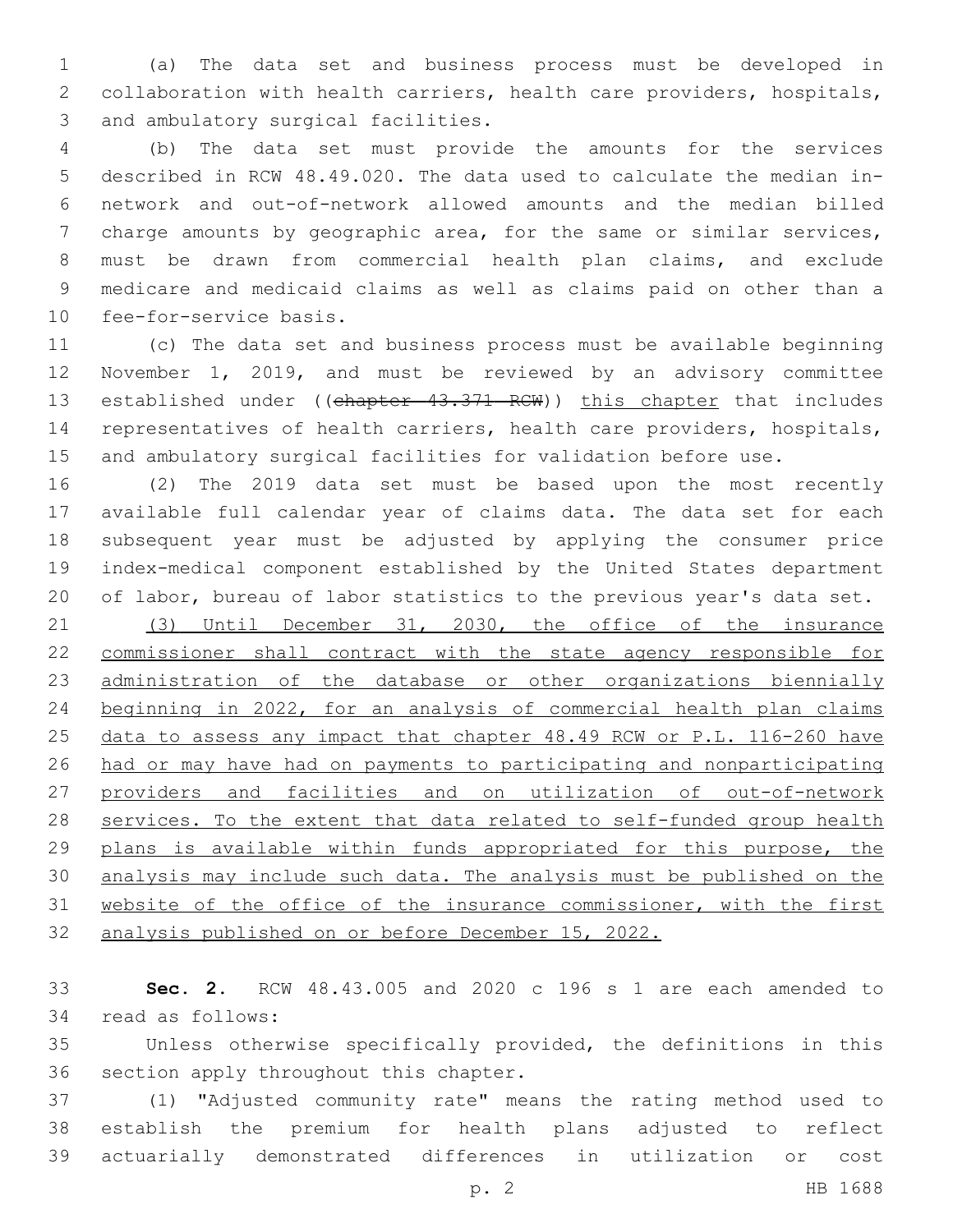attributable to geographic region, age, family size, and use of 2 wellness activities.

 (2) "Adverse benefit determination" means a denial, reduction, or termination of, or a failure to provide or make payment, in whole or in part, for a benefit, including a denial, reduction, termination, or failure to provide or make payment that is based on a determination of an enrollee's or applicant's eligibility to participate in a plan, and including, with respect to group health plans, a denial, reduction, or termination of, or a failure to provide or make payment, in whole or in part, for a benefit resulting from the application of any utilization review, as well as a failure to cover an item or service for which benefits are otherwise provided because it is determined to be experimental or investigational or not 14 medically necessary or appropriate.

 (3) "Allowed amount" means the maximum portion of a billed charge a health carrier will pay, including any applicable enrollee cost- sharing responsibility, for a covered health care service or item rendered by a participating provider or facility or by a 19 nonparticipating provider or facility.

 (4) "Applicant" means a person who applies for enrollment in an individual health plan as the subscriber or an enrollee, or the 22 dependent or spouse of a subscriber or enrollee.

23 (5) "Balance bill" means a bill sent to an enrollee by ((an out-24 of-network)) a nonparticipating provider or facility for health care services provided to the enrollee after the provider or facility's billed amount is not fully reimbursed by the carrier, exclusive of 27 permitted cost-sharing.

 (6) "Basic health plan" means the plan described under chapter 29 70.47 RCW, as revised from time to time.

 (7) "Basic health plan model plan" means a health plan as 31 required in RCW 70.47.060(2)(e).

 (8) "Basic health plan services" means that schedule of covered health services, including the description of how those benefits are to be administered, that are required to be delivered to an enrollee under the basic health plan, as revised from time to time.

 (9) "Board" means the governing board of the Washington health benefit exchange established in chapter 43.71 RCW.

 (10)(a) For grandfathered health benefit plans issued before January 1, 2014, and renewed thereafter, "catastrophic health plan" means:40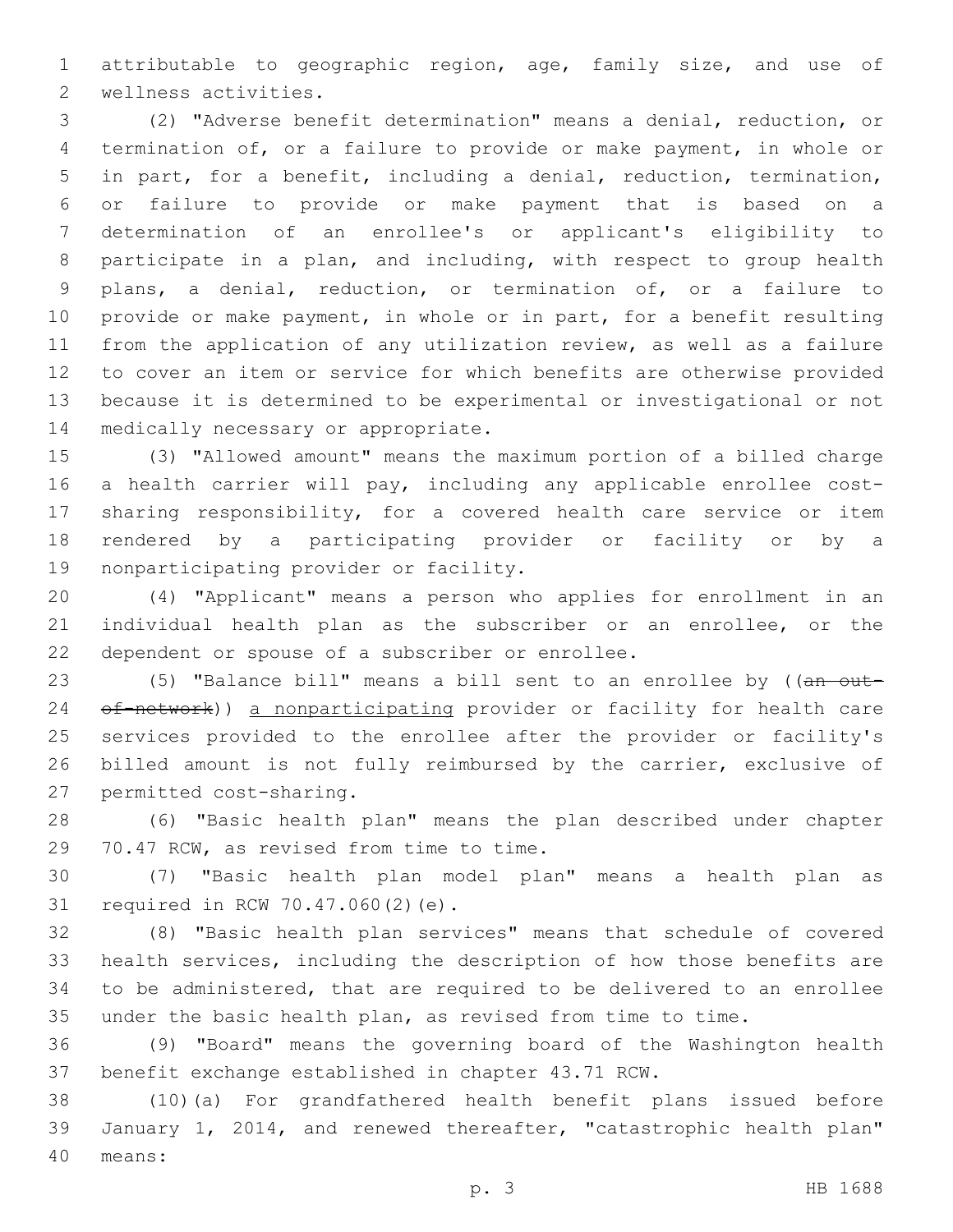(i) In the case of a contract, agreement, or policy covering a single enrollee, a health benefit plan requiring a calendar year deductible of, at a minimum, one thousand seven hundred fifty dollars and an annual out-of-pocket expense required to be paid under the plan (other than for premiums) for covered benefits of at least three thousand five hundred dollars, both amounts to be adjusted annually 7 by the insurance commissioner; and

 (ii) In the case of a contract, agreement, or policy covering more than one enrollee, a health benefit plan requiring a calendar year deductible of, at a minimum, three thousand five hundred dollars and an annual out-of-pocket expense required to be paid under the plan (other than for premiums) for covered benefits of at least six thousand dollars, both amounts to be adjusted annually by the 14 insurance commissioner.

 (b) In July 2008, and in each July thereafter, the insurance commissioner shall adjust the minimum deductible and out-of-pocket expense required for a plan to qualify as a catastrophic plan to reflect the percentage change in the consumer price index for medical care for a preceding twelve months, as determined by the United States department of labor. For a plan year beginning in 2014, the out-of-pocket limits must be adjusted as specified in section 22 1302(c)(1) of P.L. 111-148 of 2010, as amended. The adjusted amount 23 shall apply on the following January 1st.

 (c) For health benefit plans issued on or after January 1, 2014, 25 "catastrophic health plan" means:

 (i) A health benefit plan that meets the definition of catastrophic plan set forth in section 1302(e) of P.L. 111-148 of 28 2010, as amended; or

 (ii) A health benefit plan offered outside the exchange marketplace that requires a calendar year deductible or out-of-pocket expenses under the plan, other than for premiums, for covered benefits, that meets or exceeds the commissioner's annual adjustment 33 under (b) of this subsection.

 (11) "Certification" means a determination by a review organization that an admission, extension of stay, or other health care service or procedure has been reviewed and, based on the information provided, meets the clinical requirements for medical necessity, appropriateness, level of care, or effectiveness under the 39 auspices of the applicable health benefit plan.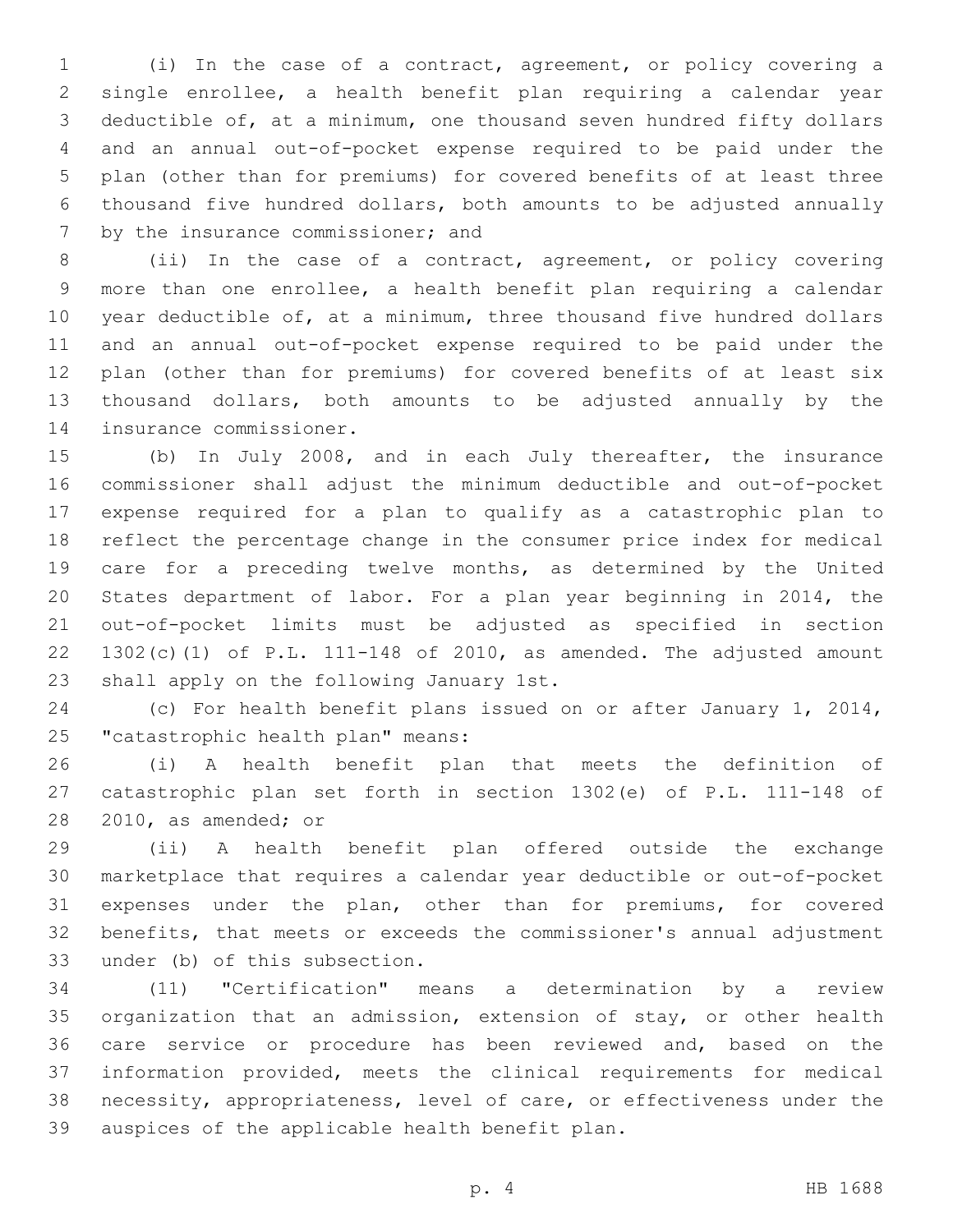(12) "Concurrent review" means utilization review conducted during a patient's hospital stay or course of treatment.

 (13) "Covered person" or "enrollee" means a person covered by a health plan including an enrollee, subscriber, policyholder, beneficiary of a group plan, or individual covered by any other 6 health plan.

 (14) "Dependent" means, at a minimum, the enrollee's legal spouse and dependent children who qualify for coverage under the enrollee's 9 health benefit plan.

 (15) "Emergency medical condition" means a medical, mental health, or substance use disorder condition manifesting itself by acute symptoms of sufficient severity including, but not limited to, severe pain or emotional distress, such that a prudent layperson, who possesses an average knowledge of health and medicine, could reasonably expect the absence of immediate medical, mental health, or substance use disorder treatment attention to result in a condition (a) placing the health of the individual, or with respect to a pregnant woman, the health of the woman or her unborn child, in serious jeopardy, (b) serious impairment to bodily functions, or (c) 20 serious dysfunction of any bodily organ or part.

21 (16) "Emergency services" means  $((a))$ :

22  $(a)(i)$  A medical screening examination, as required under section 23 1867 of the social security act (42 U.S.C. Sec. 1395dd), that is within the capability of the emergency department of a hospital, including ancillary services routinely available to the emergency 26 department to evaluate that emergency medical condition( $\sqrt{1 - a}$ 27 further medical));

28 (ii) Medical examination and treatment, to the extent they are within the capabilities of the staff and facilities available at the hospital, as are required under section 1867 of the social security 31 act (42 U.S.C. Sec. 1395dd) to stabilize the patient. Stabilize, with respect to an emergency medical condition, has the meaning given in 33 section 1867(e)(3) of the social security act (42 U.S.C. Sec. 34 1395dd(e)(3)) ; and

 (iii) Covered services provided by staff or facilities of a hospital after the enrollee is stabilized and as part of outpatient observation or an inpatient or outpatient stay with respect to the visit during which screening and stabilization services have been furnished. Poststabilization services relate to medical, mental 40 health, or substance use disorder treatment necessary in the short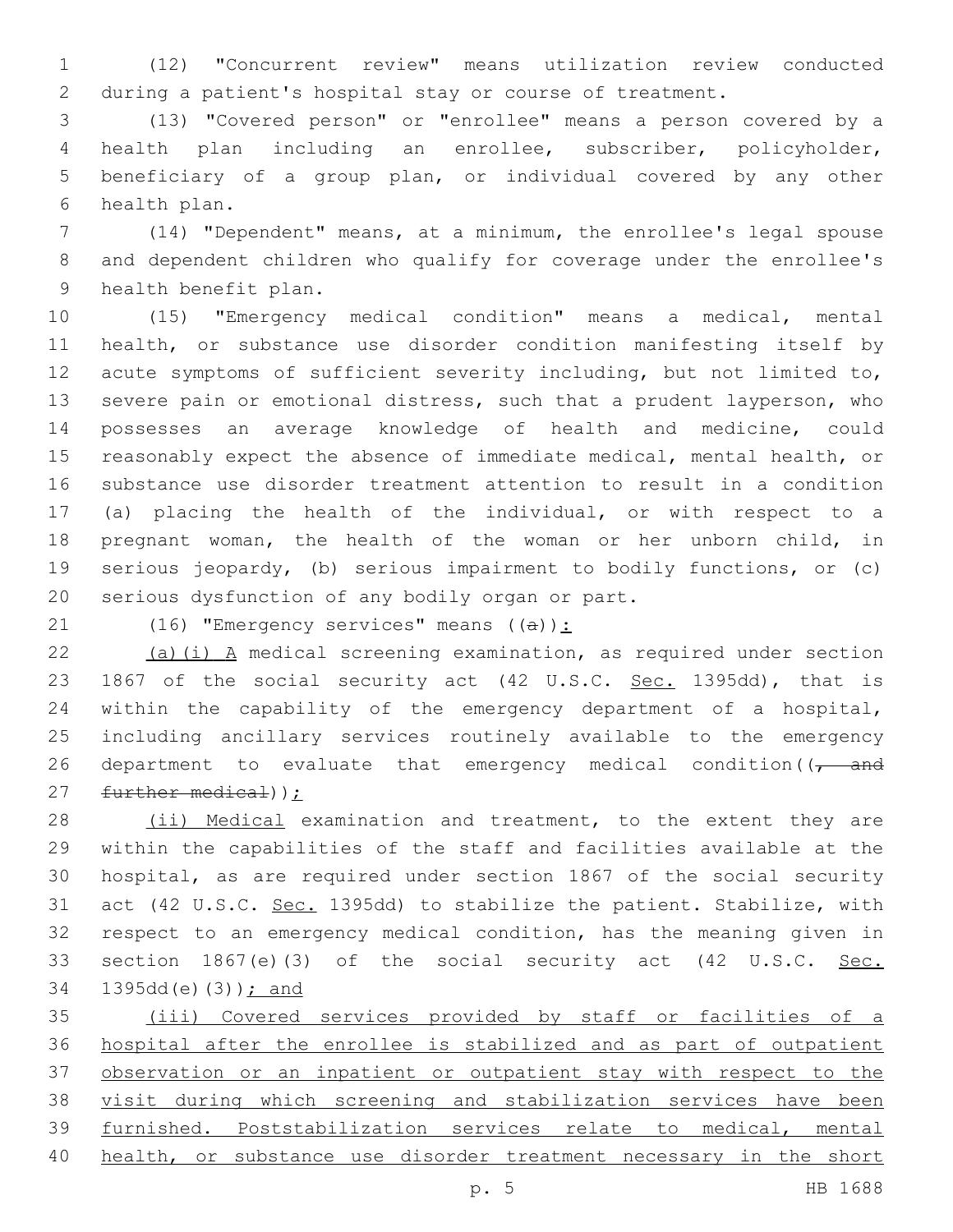term to avoid placing the health of the individual, or with respect 2 to a pregnant woman, the health of the woman or her unborn child, in 3 serious jeopardy, serious impairment to bodily functions, or serious 4 dysfunction of any bodily organ or part; or

 (b)(i) A screening examination that is within the capability of a behavioral health emergency services provider including ancillary services routinely available to the behavioral health emergency 8 services provider to evaluate that emergency medical condition;

 (ii) Examination and treatment, to the extent they are within the capabilities of the staff and facilities available at the behavioral health emergency services provider, as are required under section 1867 of the social security act (42 U.S.C. Sec. 1395dd) or as would be required under such section if such section applied to behavioral health emergency services providers, to stabilize the patient. Stabilize, with respect to an emergency medical condition, has the meaning given in section 1867(e)(3) of the social security act (42 U.S.C. Sec. 1395dd(e)(3)); and

 (iii) Covered behavioral health services provided by staff or facilities of a behavioral health emergency services provider after the enrollee is stabilized and as part of outpatient observation or 21 an inpatient or outpatient stay with respect to the visit during which screening and stabilization services have been furnished. Poststabilization services relate to mental health or substance use 24 disorder treatment necessary in the short term to avoid placing the 25 health of the individual, or with respect to a pregnant woman, the health of the woman or her unborn child, in serious jeopardy, serious impairment to bodily functions, or serious dysfunction of any bodily 28 organ or part.

 (17) "Employee" has the same meaning given to the term, as of January 1, 2008, under section 3(6) of the federal employee 31 retirement income security act of 1974.

 (18) "Enrollee point-of-service cost-sharing" or "cost-sharing" means amounts paid to health carriers directly providing services, health care providers, or health care facilities by enrollees and may 35 include copayments, coinsurance, or deductibles.

(19) "Essential health benefit categories" means:

- 37 (a) Ambulatory patient services;
- 38 (b) Emergency services;
- (c) Hospitalization;39
- 40 (d) Maternity and newborn care;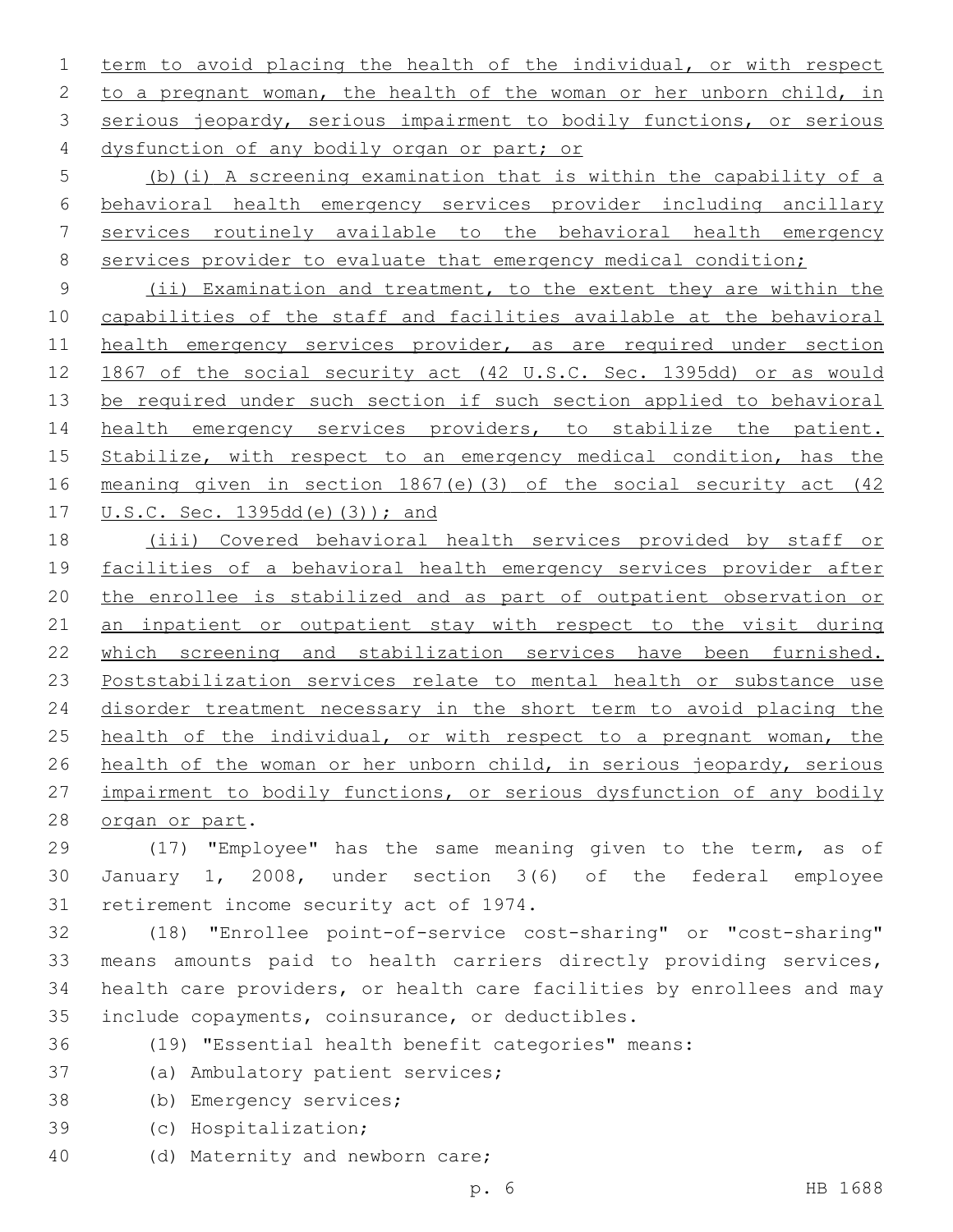(e) Mental health and substance use disorder services, including 2 behavioral health treatment;

3 (f) Prescription drugs;

(g) Rehabilitative and habilitative services and devices;

5 (h) Laboratory services;

 (i) Preventive and wellness services and chronic disease 7 management; and

8 (j) Pediatric services, including oral and vision care.

 (20) "Exchange" means the Washington health benefit exchange 10 established under chapter 43.71 RCW.

 (21) "Final external review decision" means a determination by an independent review organization at the conclusion of an external 13 review.

 (22) "Final internal adverse benefit determination" means an adverse benefit determination that has been upheld by a health plan 16 or carrier at the completion of the internal appeals process, or an adverse benefit determination with respect to which the internal appeals process has been exhausted under the exhaustion rules 19 described in RCW 48.43.530 and 48.43.535.

 (23) "Grandfathered health plan" means a group health plan or an individual health plan that under section 1251 of the patient protection and affordable care act, P.L. 111-148 (2010) and as amended by the health care and education reconciliation act, P.L. 111-152 (2010) is not subject to subtitles A or C of the act as 25 amended.

 (24) "Grievance" means a written complaint submitted by or on behalf of a covered person regarding service delivery issues other than denial of payment for medical services or nonprovision of medical services, including dissatisfaction with medical care, waiting time for medical services, provider or staff attitude or demeanor, or dissatisfaction with service provided by the health 32 carrier.

 (25) "Health care facility" or "facility" means hospices licensed under chapter 70.127 RCW, hospitals licensed under chapter 70.41 RCW, rural health care facilities as defined in RCW 70.175.020, psychiatric hospitals licensed under chapter 71.12 RCW, nursing homes licensed under chapter 18.51 RCW, community mental health centers licensed under chapter 71.05 or 71.24 RCW, kidney disease treatment centers licensed under chapter 70.41 RCW, ambulatory diagnostic, 40 treatment, or surgical facilities licensed under chapter 70.41 or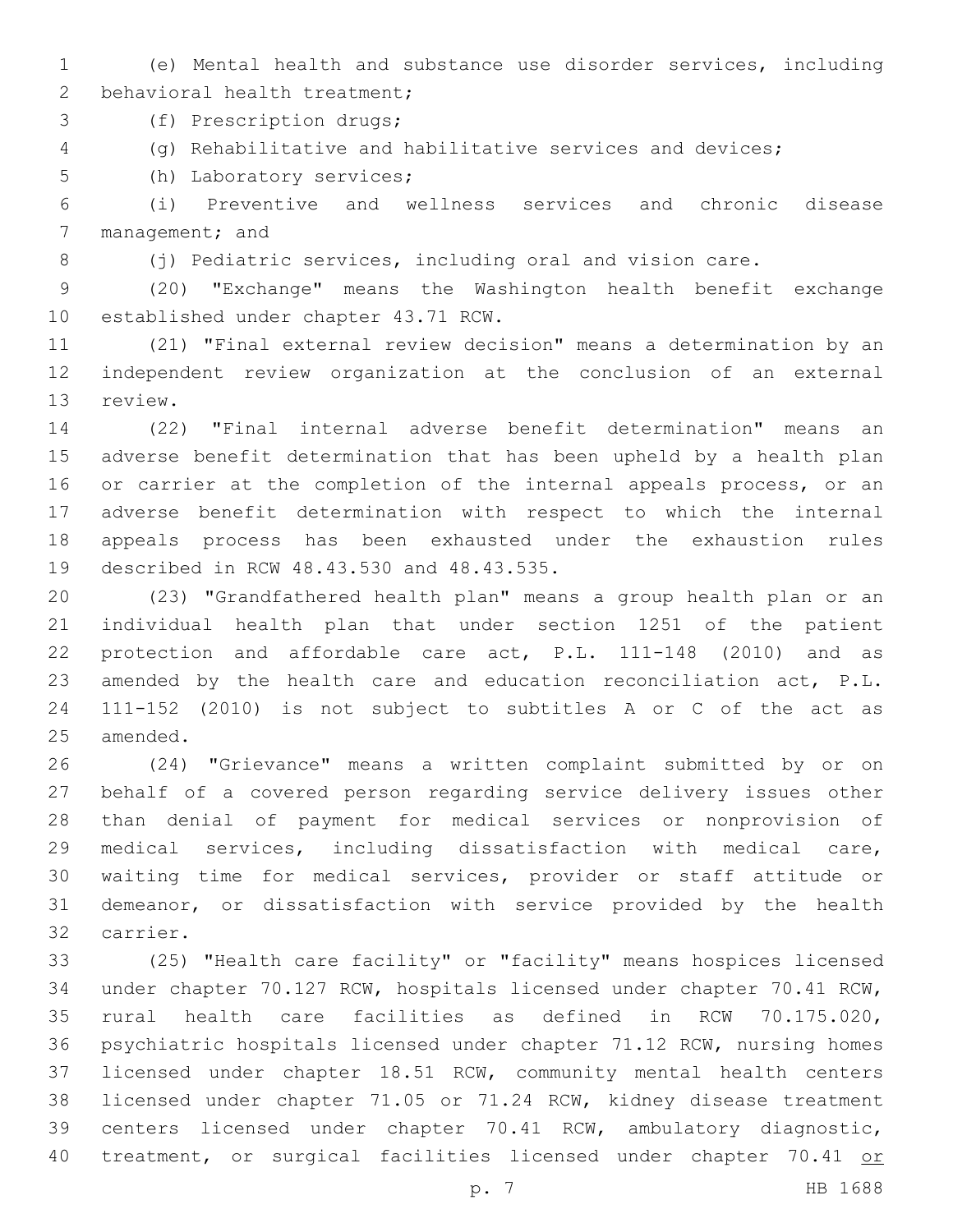70.230 RCW, drug and alcohol treatment facilities licensed under chapter 70.96A RCW, and home health agencies licensed under chapter 70.127 RCW, and includes such facilities if owned and operated by a political subdivision or instrumentality of the state and such other facilities as required by federal law and implementing regulations.

(26) "Health care provider" or "provider" means:

 (a) A person regulated under Title 18 or chapter 70.127 RCW, to practice health or health-related services or otherwise practicing health care services in this state consistent with state law; or

 (b) An employee or agent of a person described in (a) of this subsection, acting in the course and scope of his or her employment.

 (27) "Health care service" means that service offered or provided by health care facilities and health care providers relating to the prevention, cure, or treatment of illness, injury, or disease.

 (28) "Health carrier" or "carrier" means a disability insurer regulated under chapter 48.20 or 48.21 RCW, a health care service contractor as defined in RCW 48.44.010, or a health maintenance organization as defined in RCW 48.46.020, and includes "issuers" as that term is used in the patient protection and affordable care act (P.L. 111-148).20

 (29) "Health plan" or "health benefit plan" means any policy, contract, or agreement offered by a health carrier to provide, arrange, reimburse, or pay for health care services except the 24 following:

 (a) Long-term care insurance governed by chapter 48.84 or 48.83 26 RCW;

 (b) Medicare supplemental health insurance governed by chapter 28 48.66 RCW;

 (c) Coverage supplemental to the coverage provided under chapter 30 55, Title 10, United States Code;

 (d) Limited health care services offered by limited health care service contractors in accordance with RCW 48.44.035;

33 (e) Disability income;

 (f) Coverage incidental to a property/casualty liability insurance policy such as automobile personal injury protection 36 coverage and homeowner quest medical;

- 37 (g) Workers' compensation coverage;
- 38 (h) Accident only coverage;

 (i) Specified disease or illness-triggered fixed payment insurance, hospital confinement fixed payment insurance, or other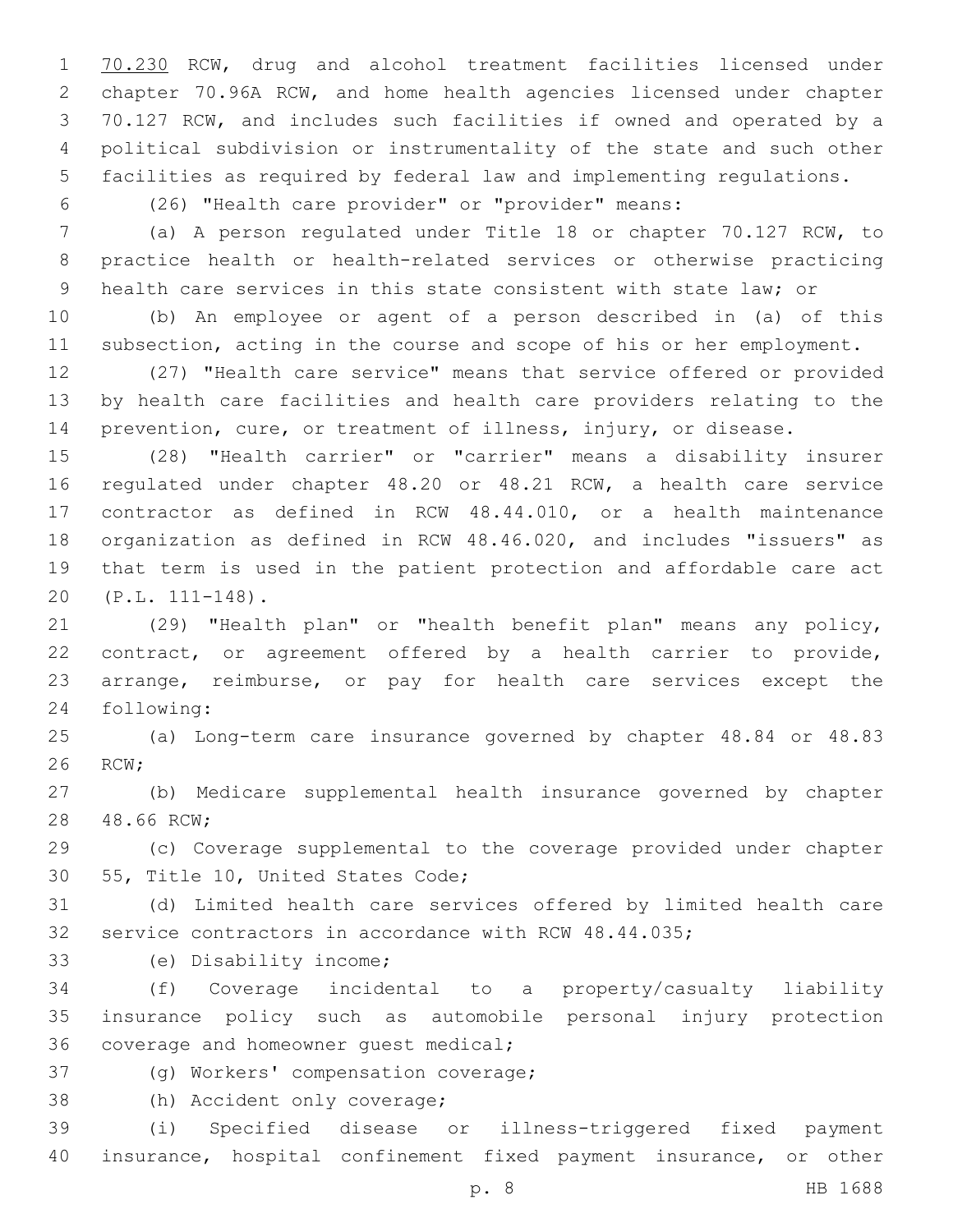fixed payment insurance offered as an independent, noncoordinated 2 benefit;

(j) Employer-sponsored self-funded health plans;

(k) Dental only and vision only coverage;4

 (l) Plans deemed by the insurance commissioner to have a short- term limited purpose or duration, or to be a student-only plan that is guaranteed renewable while the covered person is enrolled as a regular full-time undergraduate or graduate student at an accredited higher education institution, after a written request for such classification by the carrier and subsequent written approval by the 11 insurance commissioner;

 (m) Civilian health and medical program for the veterans affairs 13 administration (CHAMPVA); and

 (n) Stand-alone prescription drug coverage that exclusively supplements medicare part D coverage provided through an employer group waiver plan under federal social security act regulation 42 17 C.F.R. Sec. 423.458(c).

 (30) "Individual market" means the market for health insurance coverage offered to individuals other than in connection with a group 20 health plan.

 (31) "In-network" or "participating" means a provider or facility that has contracted with a carrier or a carrier's contractor or subcontractor to provide health care services to enrollees and be reimbursed by the carrier at a contracted rate as payment in full for 25 the health care services, including applicable cost-sharing 26 obligations.

 (32) "Material modification" means a change in the actuarial value of the health plan as modified of more than five percent but 29 less than fifteen percent.

 (33) "Open enrollment" means a period of time as defined in rule 31 to be held at the same time each year, during which applicants may enroll in a carrier's individual health benefit plan without being subject to health screening or otherwise required to provide evidence 34 of insurability as a condition for enrollment.

 (34) "Out-of-network" or "nonparticipating" means a provider or facility that has not contracted with a carrier or a carrier's contractor or subcontractor to provide health care services to 38 enrollees.

 (35) "Out-of-pocket maximum" or "maximum out-of-pocket" means the maximum amount an enrollee is required to pay in the form of cost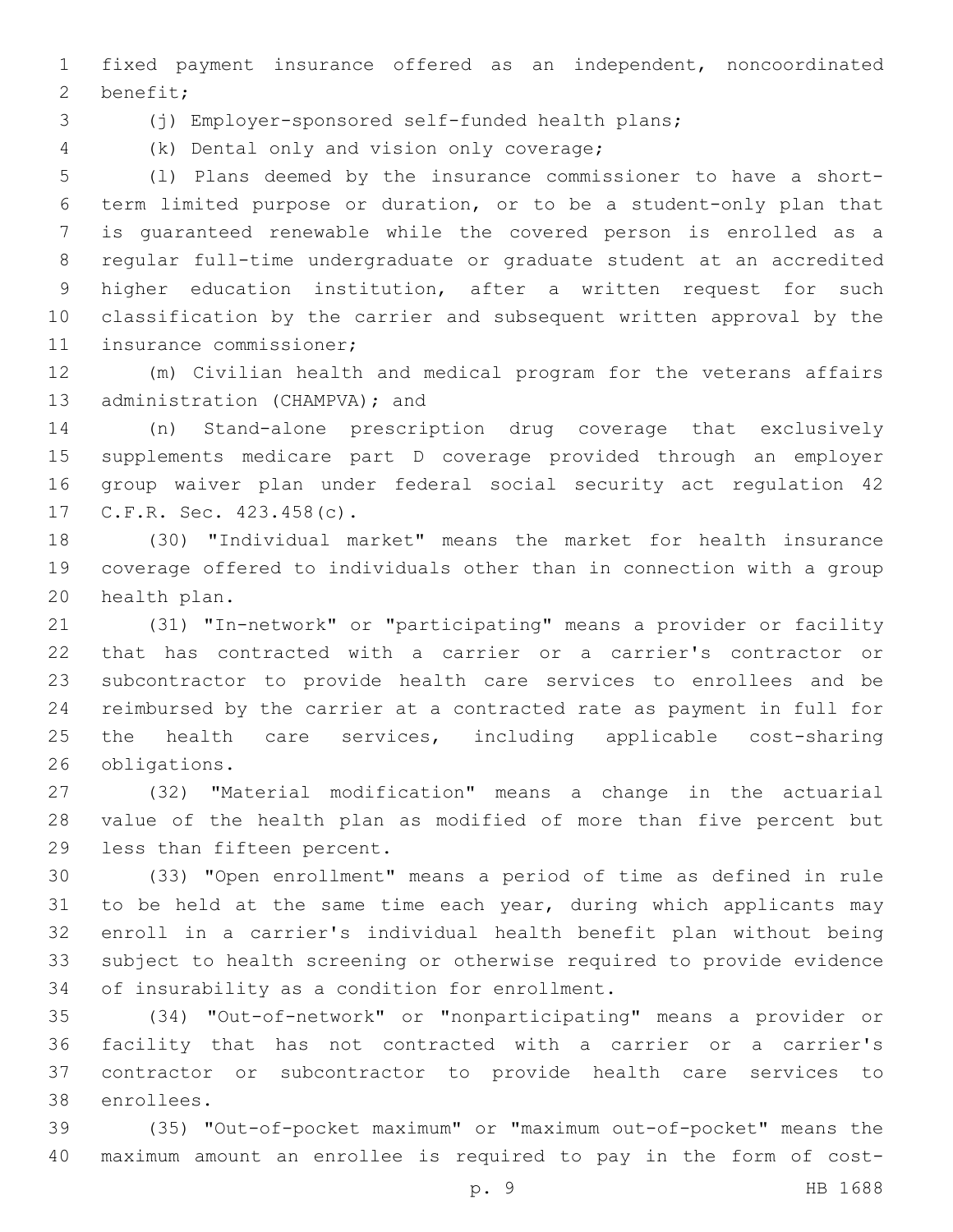sharing for covered benefits in a plan year, after which the carrier covers the entirety of the allowed amount of covered benefits under 3 the contract of coverage.

 (36) "Preexisting condition" means any medical condition, illness, or injury that existed any time prior to the effective date of coverage.6

 (37) "Premium" means all sums charged, received, or deposited by a health carrier as consideration for a health plan or the continuance of a health plan. Any assessment or any "membership," "policy," "contract," "service," or similar fee or charge made by a health carrier in consideration for a health plan is deemed part of the premium. "Premium" shall not include amounts paid as enrollee 13 point-of-service cost-sharing.

14 (38)(a) "Protected individual" means:

 (i) An adult covered as a dependent on the enrollee's health benefit plan, including an individual enrolled on the health benefit plan of the individual's registered domestic partner; or

 (ii) A minor who may obtain health care without the consent of a parent or legal guardian, pursuant to state or federal law.

 (b) "Protected individual" does not include an individual deemed not competent to provide informed consent for care under RCW  $22 \quad 11.88.010(1)(e)$ .

 (39) "Review organization" means a disability insurer regulated under chapter 48.20 or 48.21 RCW, health care service contractor as defined in RCW 48.44.010, or health maintenance organization as defined in RCW 48.46.020, and entities affiliated with, under contract with, or acting on behalf of a health carrier to perform a 28 utilization review.

 (40) "Sensitive health care services" means health services related to reproductive health, sexually transmitted diseases, substance use disorder, gender dysphoria, gender affirming care, 32 domestic violence, and mental health.

 (41) "Small employer" or "small group" means any person, firm, corporation, partnership, association, political subdivision, sole proprietor, or self-employed individual that is actively engaged in business that employed an average of at least one but no more than fifty employees, during the previous calendar year and employed at least one employee on the first day of the plan year, is not formed primarily for purposes of buying health insurance, and in which a bona fide employer-employee relationship exists. In determining the

p. 10 HB 1688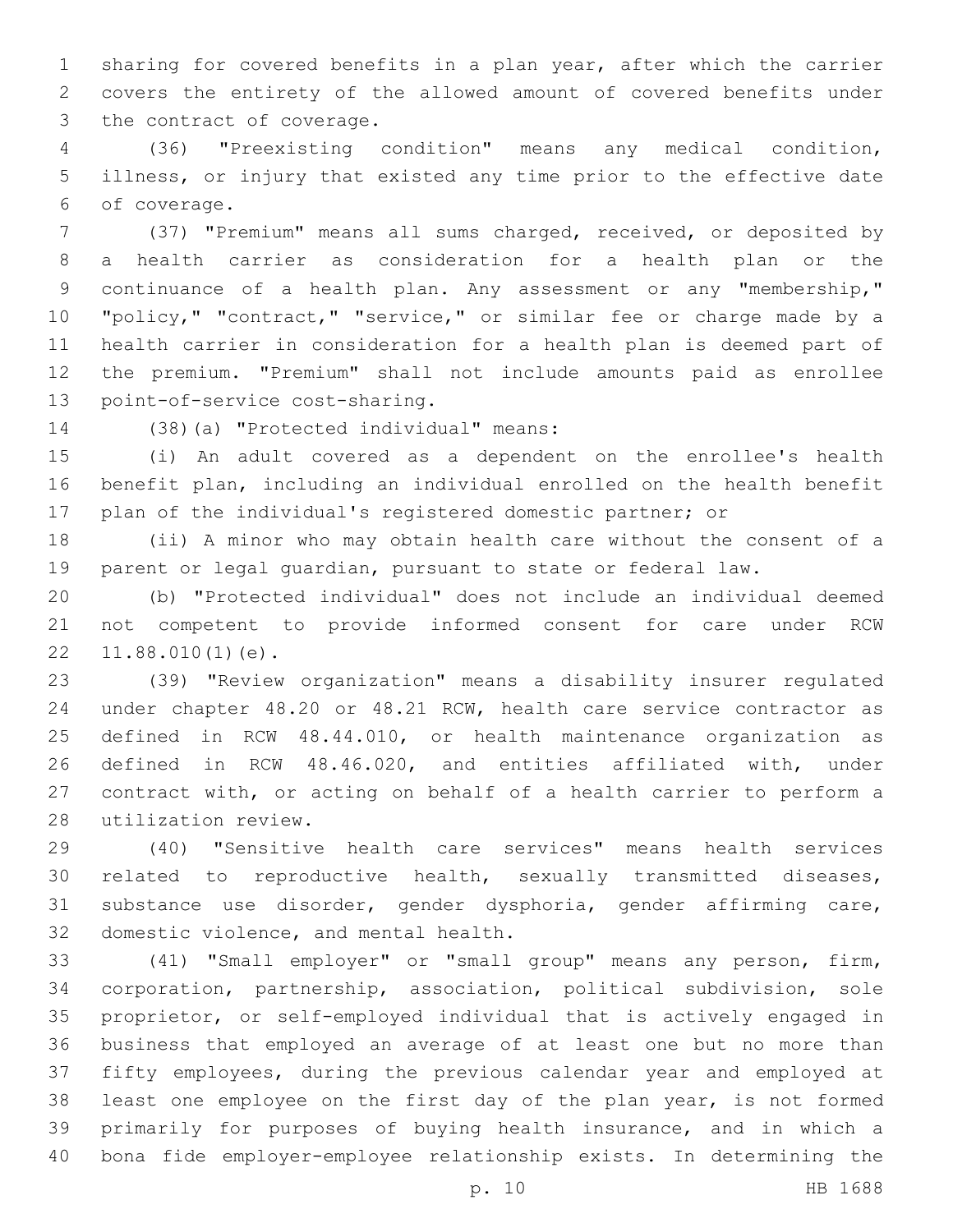number of employees, companies that are affiliated companies, or that are eligible to file a combined tax return for purposes of taxation by this state, shall be considered an employer. Subsequent to the issuance of a health plan to a small employer and for the purpose of determining eligibility, the size of a small employer shall be determined annually. Except as otherwise specifically provided, a small employer shall continue to be considered a small employer until the plan anniversary following the date the small employer no longer meets the requirements of this definition. A self-employed individual or sole proprietor who is covered as a group of one must also: (a) Have been employed by the same small employer or small group for at least twelve months prior to application for small group coverage, and (b) verify that he or she derived at least seventy-five percent of his or her income from a trade or business through which the individual or sole proprietor has attempted to earn taxable income and for which he or she has filed the appropriate internal revenue service form 1040, schedule C or F, for the previous taxable year, except a self-employed individual or sole proprietor in an agricultural trade or business, must have derived at least fifty-one percent of his or her income from the trade or business through which the individual or sole proprietor has attempted to earn taxable income and for which he or she has filed the appropriate internal revenue service form 1040, for the previous taxable year.

 (42) "Special enrollment" means a defined period of time of not less than thirty-one days, triggered by a specific qualifying event experienced by the applicant, during which applicants may enroll in the carrier's individual health benefit plan without being subject to health screening or otherwise required to provide evidence of 29 insurability as a condition for enrollment.

 (43) "Standard health questionnaire" means the standard health 31 questionnaire designated under chapter 48.41 RCW.

 (44) (("Surgical or ancillary services" means surgery, anesthesiology, pathology, radiology, laboratory, or hospitalist services.

35 (45))) "Utilization review" means the prospective, concurrent, or retrospective assessment of the necessity and appropriateness of the allocation of health care resources and services of a provider or facility, given or proposed to be given to an enrollee or group of 39 enrollees.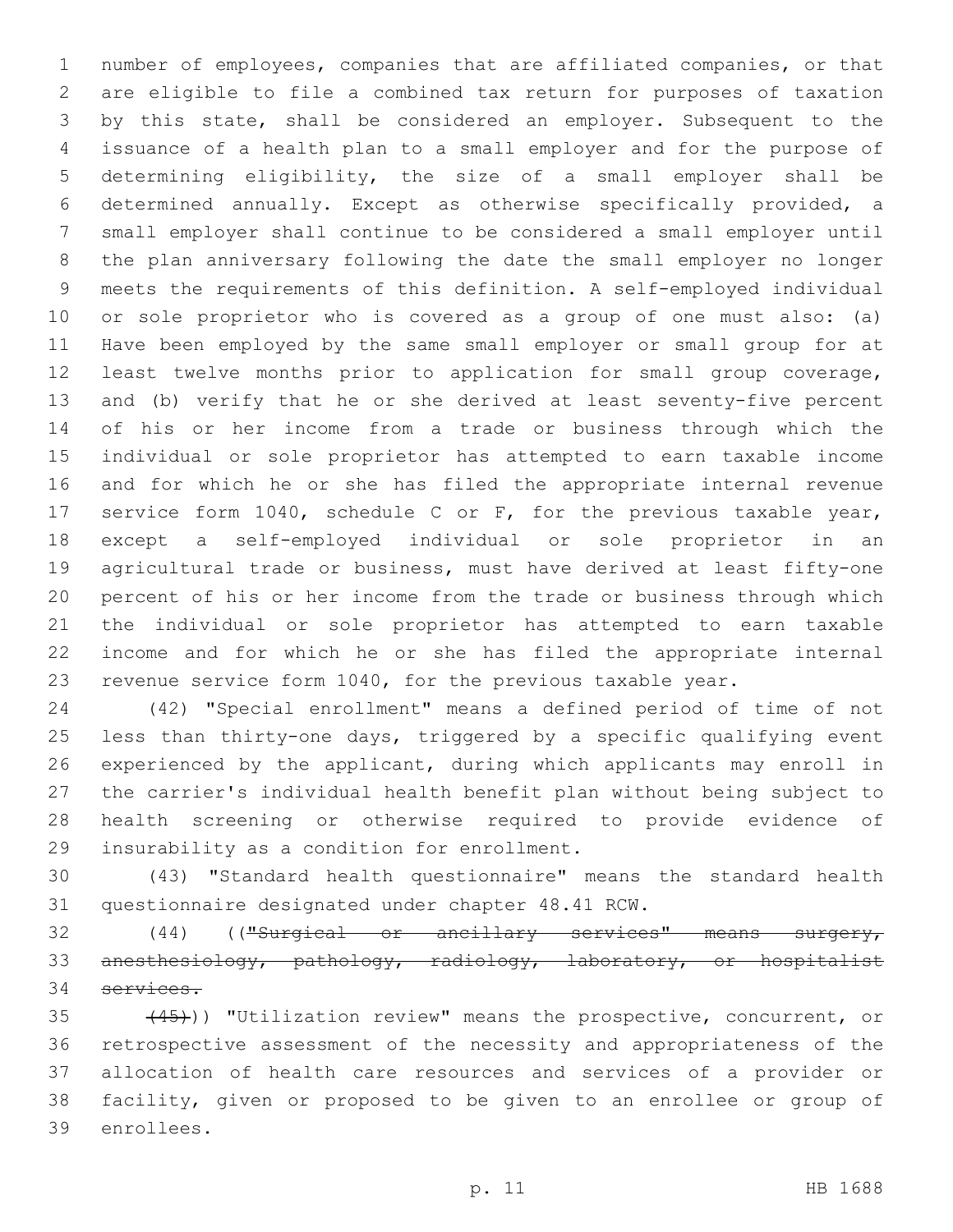(((46))) (45) "Wellness activity" means an explicit program of an activity consistent with department of health guidelines, such as, smoking cessation, injury and accident prevention, reduction of alcohol misuse, appropriate weight reduction, exercise, automobile and motorcycle safety, blood cholesterol reduction, and nutrition education for the purpose of improving enrollee health status and 7 reducing health service costs.

 (46) "Nonemergency health care services performed by nonparticipating providers at certain participating facilities" means 10 covered items or services other than emergency services with respect to a visit at a participating health care facility, as provided in section 2799A-1(b) of the public health services act (42 U.S.C. Sec. 300gg-111(b)), 45 C.F.R. Sec. 149.30, and 45 C.F.R. Sec. 149.120 as 14 in effect on the effective date of this section.

 (47) "Air ambulance service" has the same meaning as defined in section 2799A-2 of the public health services act (42 U.S.C. Sec. 300gg-112) and implementing federal regulations in effect on the effective date of this section.

 (48) "Behavioral health emergency services provider" means emergency services provided in the following settings:

(a) A crisis stabilization unit as defined in RCW 71.05.020;

 (b) An evaluation and treatment facility that can provide 23 directly, or by direct arrangement with other public or private 24 agencies, emergency evaluation and treatment, outpatient care, and 25 timely and appropriate inpatient care to persons suffering from a mental disorder, and which is licensed or certified as such by the 27 department of health;

28 (c) An agency certified by the department of health under chapter 29 71.24 RCW to provide outpatient crisis services;

(d) A triage facility as defined in RCW 71.05.020;

 (e) An agency certified by the department of health under chapter 71.24 RCW to provide medically managed or medically monitored withdrawal management services; or

 (f) A mobile rapid response crisis team as defined in RCW 71.24.025 that is contracted with a behavioral health administrative services organization operating under RCW 71.24.045 to provide crisis response services in the behavioral health administrative services organization's service area.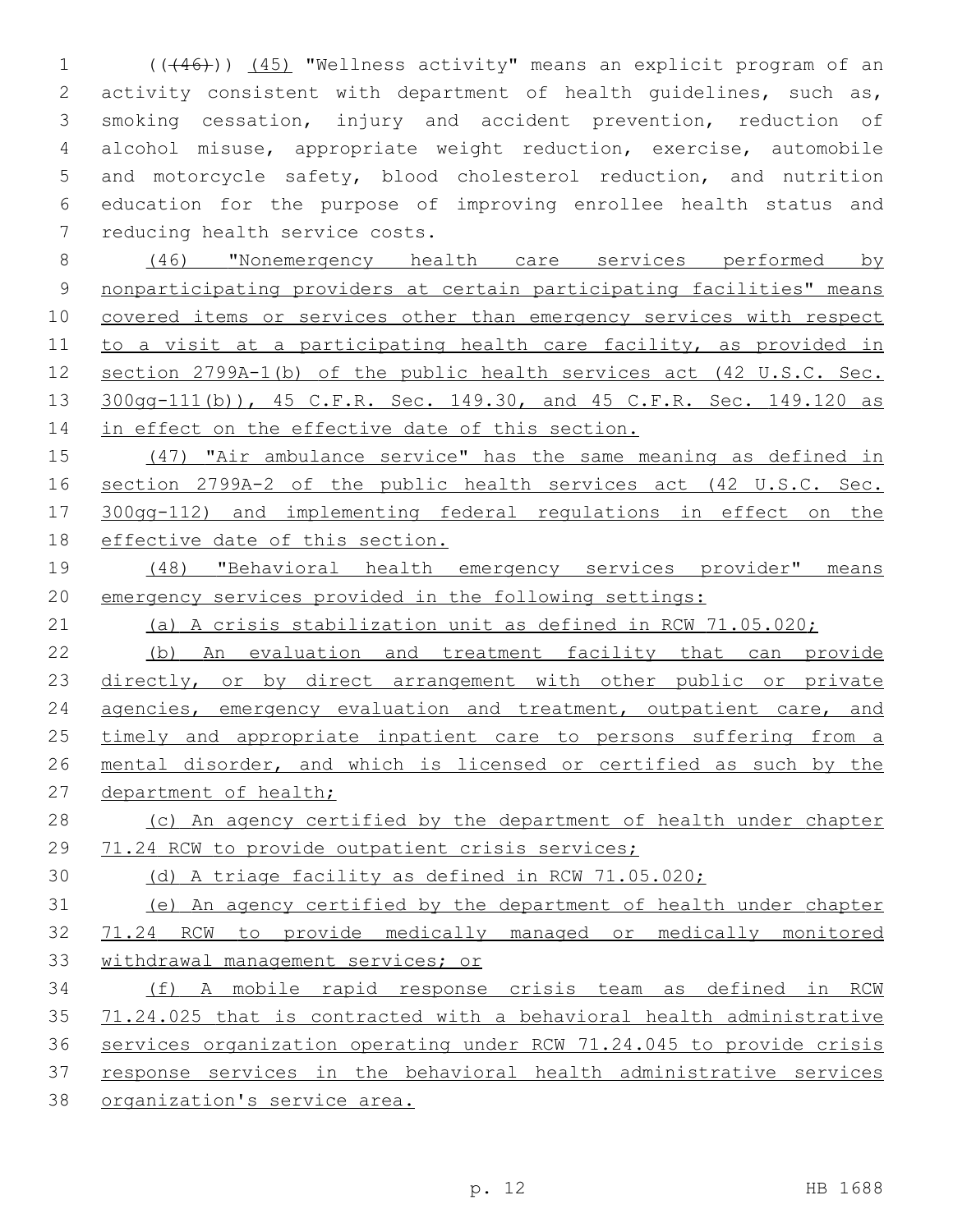1 **Sec. 3.** RCW 48.43.093 and 2019 c 427 s 3 are each amended to 2 read as follows:

3 (1) ((When conducting a review of the necessity and 4 appropriateness of emergency services or making a benefit 5 determination for emergency services:

 $(4a)$ )) A health carrier shall cover emergency services ((necessary 7 to screen and stabilize)) provided to a covered person if a prudent 8 layperson acting reasonably would have believed that an emergency 9 medical condition existed. In addition, a health carrier shall not 10 require prior authorization of emergency services ((provided prior to 11 the point of stabilization)) if a prudent layperson acting reasonably 12 would have believed that an emergency medical condition existed. With 13 respect to care obtained from ((an out-of-network)) a 14 nonparticipating hospital emergency department or behavioral health 15 emergency services provider, a health carrier shall cover emergency 16 services ((necessary to screen and stabilize a covered person)). In 17 addition, a health carrier shall not require prior authorization of 18 ((the)) emergency services ((provided prior to the point of 19 stabilization)).

20 (((b) If an authorized representative of a health carrier 21 authorizes coverage of emergency services, the health carrier shall 22 not subsequently retract its authorization after the emergency 23 services have been provided, or reduce payment for an item or service 24 furnished in reliance on approval, unless the approval was based on a 25 material misrepresentation about the covered person's health 26 eondition made by the provider of emergency services.

27 (e)) (2) Coverage of emergency services may be subject to 28 applicable in-network copayments, coinsurance, and deductibles, as 29 provided in chapter 48.49 RCW.

 (((2) If a health carrier requires preauthorization for postevaluation or poststabilization services, the health carrier shall provide access to an authorized representative twenty-four hours a day, seven days a week, to facilitate review. In order for postevaluation or poststabilization services to be covered by the health carrier, the provider or facility must make a documented good faith effort to contact the covered person's health carrier within thirty minutes of stabilization, if the covered person needs to be stabilized. The health carrier's authorized representative is required to respond to a telephone request for preauthorization from 40 a provider or facility within thirty minutes. Failure of the health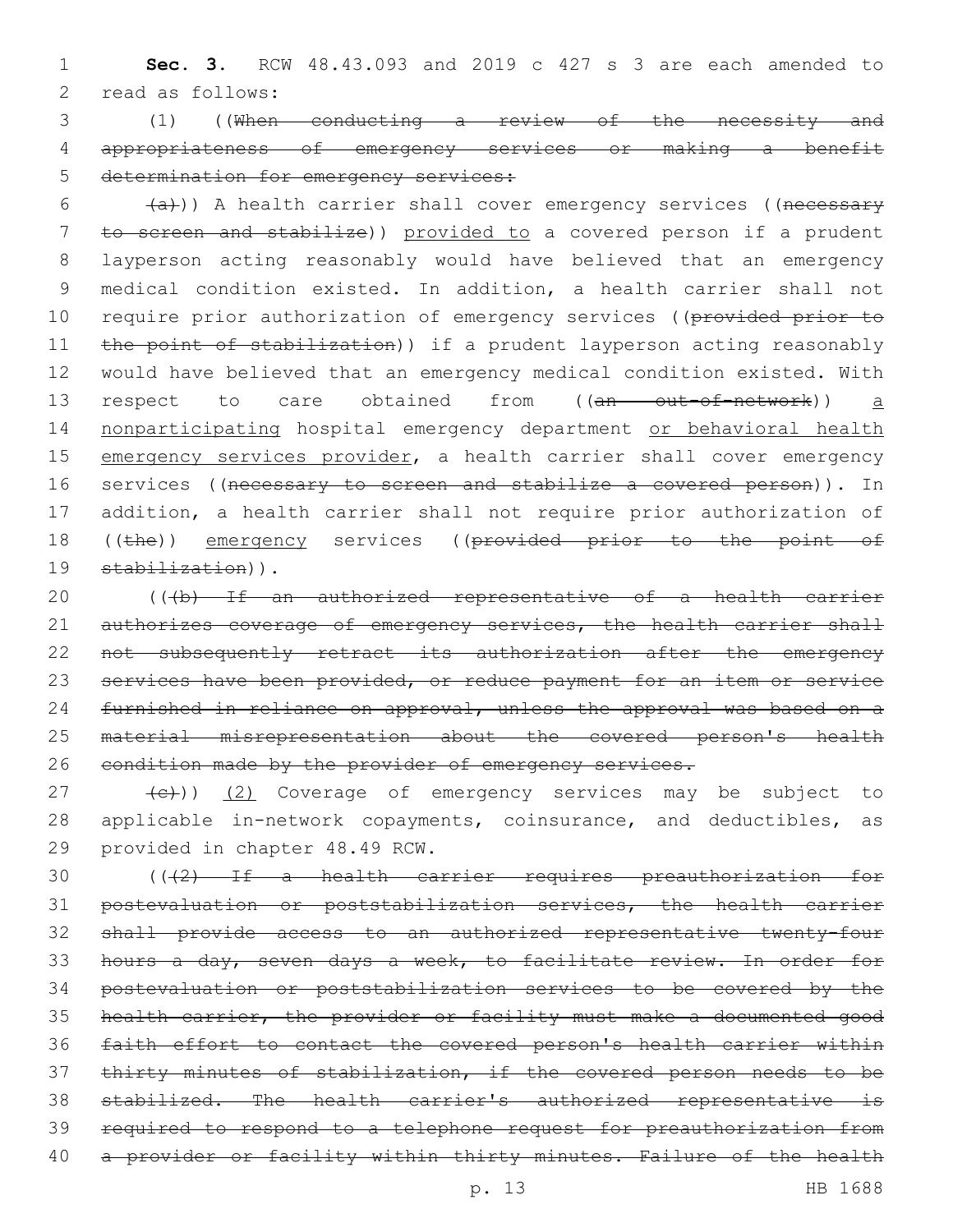carrier to respond within thirty minutes constitutes authorization for the provision of immediately required medically necessary postevaluation and poststabilization services, unless the health carrier documents that it made a good faith effort but was unable to reach the provider or facility within thirty minutes after receiving  $the$  request.

7 (3) A health carrier shall immediately arrange for an alternative 8 plan of treatment for the covered person if an out-of-network 9 emergency provider and health carrier cannot reach an agreement on 10 which services are necessary beyond those immediately necessary to 11 stabilize the covered person consistent with state and federal laws.

 $(4)$ ))  $(3)$  Nothing in this section is to be construed as 13 prohibiting ((the)) a health carrier from ((requiring)):

14 (a) Requiring notification of stabilization or inpatient 15 admission within the time frame specified in ((the)) its contract 16 ((for inpatient admission)) with the hospital or behavioral health 17 emergency services provider or as soon thereafter as medically 18 possible but no less than twenty-four hours((<del>. Nothing in this</del> 19 section is to be construed as preventing the health carrier from 20 reserving the right to require transfer of a hospitalized covered 21 person upon stabilization. Follow-up)); or

22 (b) Requiring a hospital or emergency behavioral health emergency 23 services provider to make a documented good faith effort to notify 24 the covered person's health carrier within 30 minutes of 25 stabilization, if the covered person needs to be stabilized. If a 26 health carrier requires such notification, the health carrier shall 27 provide access to an authorized representative 24 hours a day, seven 28 days a week to receive notifications.

 (4) Except to the extent provided otherwise in this section, follow-up care that is a direct result of the emergency must be obtained in accordance with the health plan's usual terms and conditions of coverage. All other terms and conditions of coverage 33 may be applied to emergency services.

34 **Sec. 4.** RCW 48.43.535 and 2012 c 211 s 21 are each amended to read as follows:35

 (1) There is a need for a process for the fair consideration of disputes relating to decisions by carriers that offer a health plan to deny, modify, reduce, or terminate coverage of or payment for health care services for an enrollee. For purposes of this section,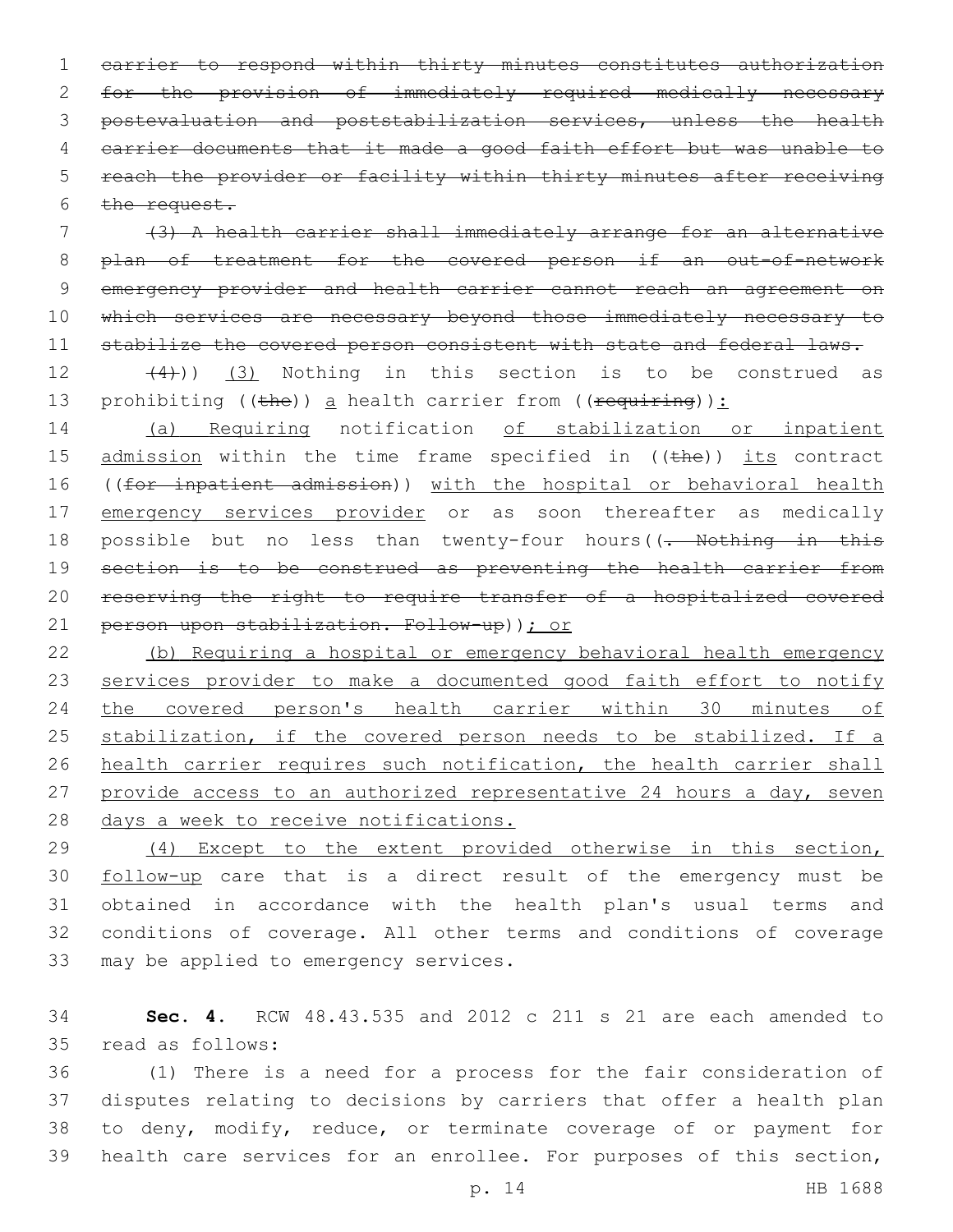"carrier" also applies to a health plan if the health plan administers the appeal process directly or through a third party.

 (2) An enrollee may seek review by a certified independent review organization of a carrier's decision to deny, modify, reduce, or 5 terminate coverage of or payment for a health care service or of any adverse determination made by a carrier under RCW 48.49.020, 48.49.030, or sections 2799A-1 or 2799A-2 of the public health services act (42 U.S.C. Secs. 300gg-111 or 300gg-112) and implementing federal regulations in effect as of the effective date 10 of this section, after exhausting the carrier's grievance process and receiving a decision that is unfavorable to the enrollee, or after the carrier has exceeded the timelines for grievances provided in RCW 48.43.530, without good cause and without reaching a decision.

 (3) The commissioner must establish and use a rotational registry system for the assignment of a certified independent review organization to each dispute. The system should be flexible enough to ensure that an independent review organization has the expertise necessary to review the particular medical condition or service at issue in the dispute, and that any approved independent review organization does not have a conflict of interest that will influence 21 its independence.

 (4) Carriers must provide to the appropriate certified independent review organization, not later than the third business day after the date the carrier receives a request for review, a copy 25 of:

 (a) Any medical records of the enrollee that are relevant to the 27 review;

 (b) Any documents used by the carrier in making the determination to be reviewed by the certified independent review organization;

 (c) Any documentation and written information submitted to the 31 carrier in support of the appeal; and

 (d) A list of each physician or health care provider who has provided care to the enrollee and who may have medical records relevant to the appeal. Health information or other confidential or proprietary information in the custody of a carrier may be provided to an independent review organization, subject to rules adopted by 37 the commissioner.

 (5) Enrollees must be provided with at least five business days to submit to the independent review organization in writing additional information that the independent review organization must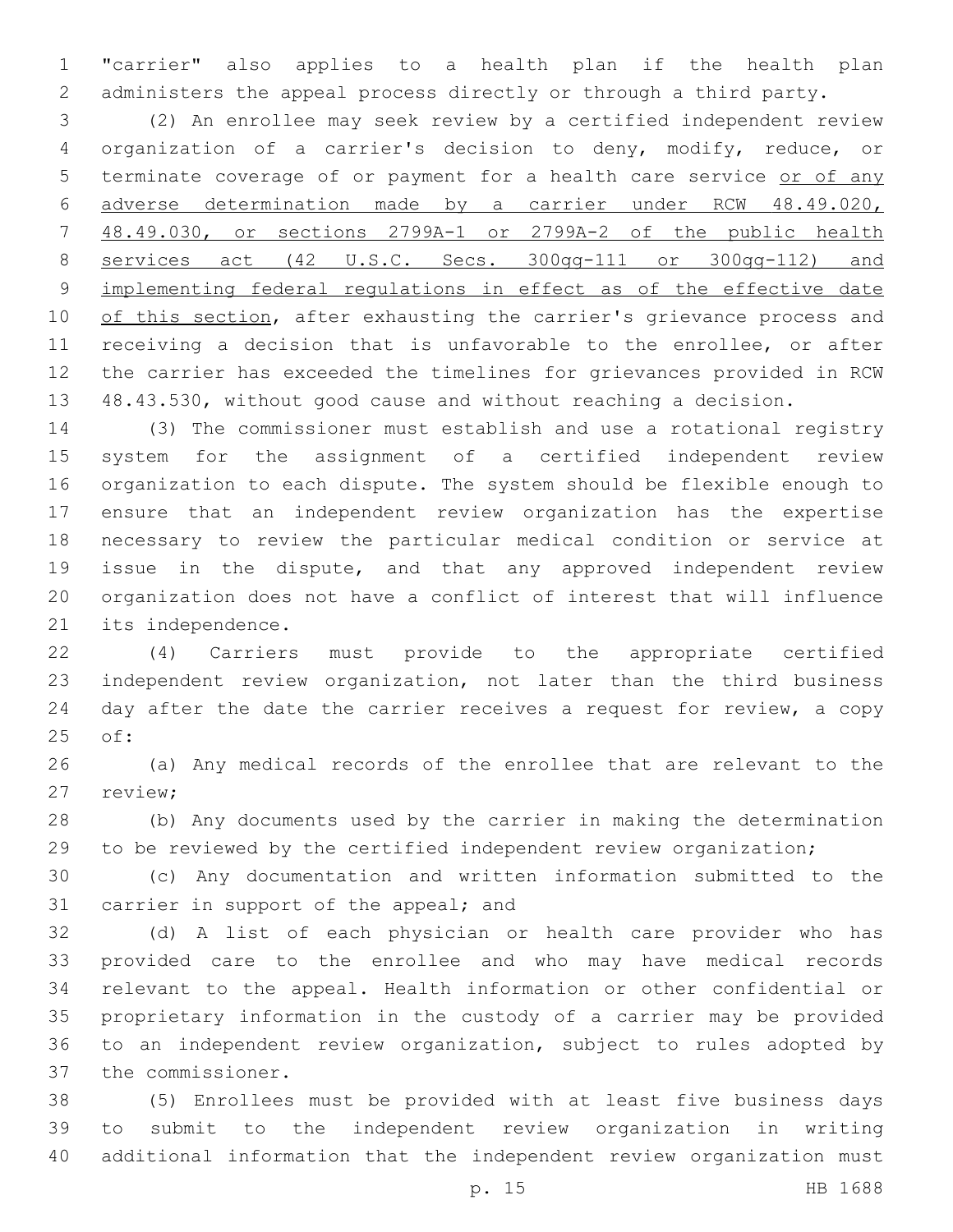consider when conducting the external review. The independent review organization must forward any additional information submitted by an enrollee to the plan or carrier within one business day of receipt by 4 the independent review organization.

 (6) The medical reviewers from a certified independent review organization will make determinations regarding the medical necessity or appropriateness of, and the application of health plan coverage provisions to, health care services for an enrollee. The medical reviewers' determinations must be based upon their expert medical judgment, after consideration of relevant medical, scientific, and cost-effectiveness evidence, and medical standards of practice in the state of Washington. Except as provided in this subsection, the certified independent review organization must ensure that determinations are consistent with the scope of covered benefits as outlined in the medical coverage agreement. Medical reviewers may override the health plan's medical necessity or appropriateness standards if the standards are determined upon review to be unreasonable or inconsistent with sound, evidence-based medical 19 practice.

 (7) Once a request for an independent review determination has been made, the independent review organization must proceed to a final determination, unless requested otherwise by both the carrier and the enrollee or the enrollee's representative.

 (a) An enrollee or carrier may request an expedited external review if the adverse benefit determination or internal adverse benefit determination concerns an admission, availability of care, continued stay, or health care service for which the claimant received emergency services but has not been discharged from a facility; or involves a medical condition for which the standard external review time frame would seriously jeopardize the life or health of the enrollee or jeopardize the enrollee's ability to regain maximum function. The independent review organization must make its decision to uphold or reverse the adverse benefit determination or final internal adverse benefit determination and notify the enrollee and the carrier or health plan of the determination as expeditiously as possible but within not more than seventy-two hours after the receipt of the request for expedited external review. If the notice is not in writing, the independent review organization must provide written confirmation of the decision within forty-eight hours after 40 the date of the notice of the decision.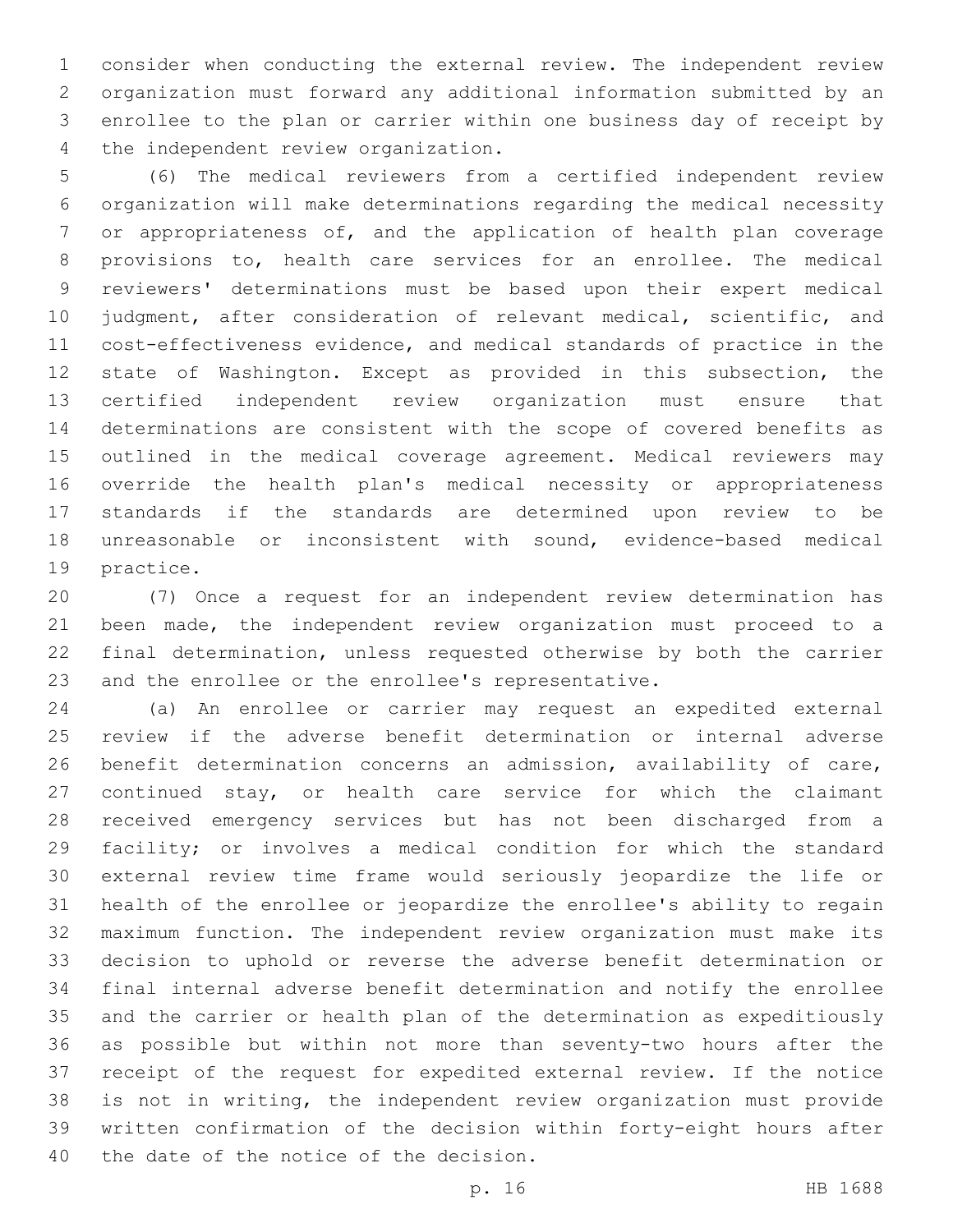(b) For claims involving experimental or investigational treatments, the independent review organization must ensure that adequate clinical and scientific experience and protocols are taken into account as part of the external review process.

 (8) Carriers must timely implement the certified independent review organization's determination, and must pay the certified 7 independent review organization's charges.

 (9) When an enrollee requests independent review of a dispute under this section, and the dispute involves a carrier's decision to modify, reduce, or terminate an otherwise covered health service that an enrollee is receiving at the time the request for review is submitted and the carrier's decision is based upon a finding that the health service, or level of health service, is no longer medically necessary or appropriate, the carrier must continue to provide the health service if requested by the enrollee until a determination is made under this section. If the determination affirms the carrier's decision, the enrollee may be responsible for the cost of the 18 continued health service.

 (10) Each certified independent review organization must maintain written records and make them available upon request to the 21 commissioner.

 (11) A certified independent review organization may notify the 23 office of the insurance commissioner if, based upon its review of disputes under this section, it finds a pattern of substandard or 25 egregious conduct by a carrier.

 (12)(a) The commissioner shall adopt rules to implement this section after considering relevant standards adopted by national managed care accreditation organizations and the national association 29 of insurance commissioners.

 (b) This section is not intended to supplant any existing authority of the office of the insurance commissioner under this title to oversee and enforce carrier compliance with applicable 33 statutes and rules.

 NEW SECTION. **Sec. 5.** A new section is added to chapter 48.43 35 RCW to read as follows:

 The commissioner is authorized to enforce provisions of P.L. 116-260 (enacted December 27, 2020, as the consolidated appropriations act of 2021) and implementing federal regulations in effect on the effective date of this section, that are applicable to

p. 17 HB 1688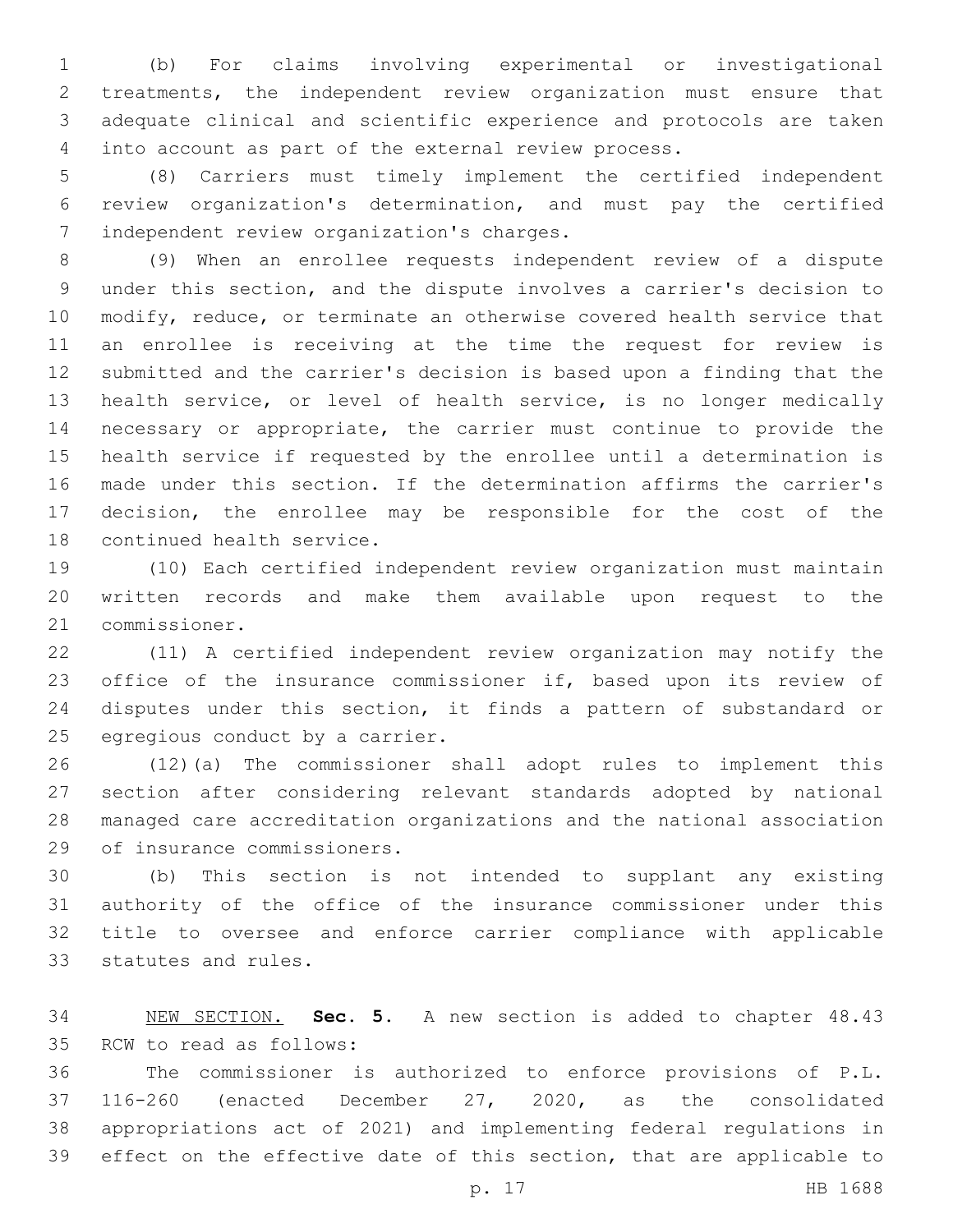or regulate the conduct of carriers issuing health plans or grandfathered health plans to residents of Washington state on or after January 1, 2022. In addition to the enforcement actions authorized under RCW 48.02.080, the commissioner may impose a civil monetary penalty in an amount not to exceed \$100 for each day for each individual with respect to which a failure to comply with these 7 provisions occurs.

 **Sec. 6.** RCW 48.49.003 and 2019 c 427 s 1 are each amended to 9 read as follows:

10 (1) The legislature finds that:

 (a) Consumers receive surprise bills or balance bills for 12 services provided at ((out-of-network)) nonparticipating facilities 13 or by ((out-of-network)) nonparticipating health care providers at 14 in-network facilities;

 (b) Consumers must not be placed in the middle of contractual disputes between providers and health insurance carriers; and

 (c) Facilities, providers, and health insurance carriers all share responsibility to ensure consumers have transparent information on network providers and benefit coverage, and the insurance commissioner is responsible for ensuring that provider networks include sufficient numbers and types of contracted providers to reasonably ensure consumers have in-network access for covered 23 benefits.

24 (2) It is the intent of the legislature to:

 (a) Ban balance billing of consumers enrolled in fully insured, regulated insurance plans and plans offered to public employees under chapter 41.05 RCW for the services described in RCW 48.49.020, and to provide self-funded group health plans with an option to elect to be 29 subject to the provisions of this chapter ((427, Laws of 2019));

 (b) Remove consumers from balance billing disputes and require 31 that ((out-of-network)) nonparticipating providers and carriers 32 negotiate ((out-of-network)) nonparticipating provider payments in 33 good faith under the terms of this chapter  $((427, \text{ Laws of } 2019));$ ((and))

 (c) Align Washington state law with the federal balance billing prohibitions and transparency protections in sections 2799A-1 et seq. of the public health services act (P.L. 116-260) and implementing federal regulations in effect on the effective date of this section,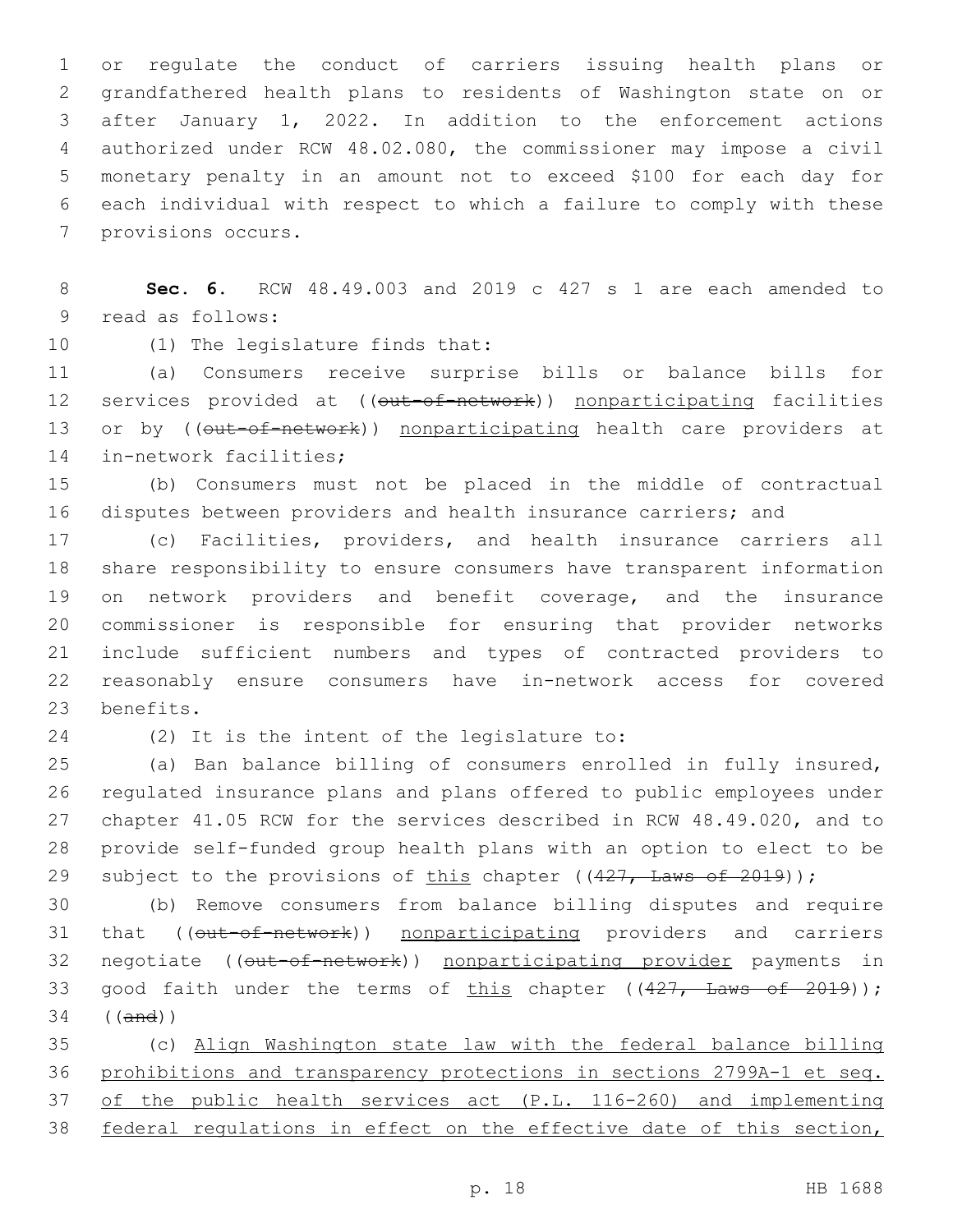1 while maintaining provisions of this chapter that provide greater

2 protection for consumers; and

3 (d) Provide an environment that encourages self-funded groups to 4 negotiate ((out-of-network)) payments in good faith with 5 nonparticipating providers and facilities in return for balance 6 billing protections.

7 **Sec. 7.** RCW 48.49.020 and 2019 c 427 s 6 are each amended to 8 read as follows: 9 (1) ((An out-of-network)) A nonparticipating provider or facility 10 may not balance bill an enrollee for the following health care 11 services as provided in section 2799A-1(b) of the public health 12 services act (42 U.S.C. Sec. 300gg-111(b)) and implementing federal 13 regulations in effect on the effective date of this section: 14 (a) Emergency services provided to an enrollee;  $((\theta \cdot \hat{r}))$ 15 (b) Nonemergency health care services ((provided to an enrollee 16 at an in-network hospital licensed under chapter 70.41 RCW or an in-17 network ambulatory surgical facility licensed under chapter 70.230 18 RCW if the services: 19 (i) Involve surgical or ancillary services; and 20 (ii) Are provided by an out-of-network provider)) performed by 21 nonparticipating providers at certain participating facilities; or 22 (c) Air ambulance services. 23 (2) Payment for services described in subsection (1) of this 24 section is subject to the provisions of ((RCW 48.49.030 and 25 48.49.040.

 $(3)$  (a) Except to the extent provided in (b) of this subsection, the carrier must hold an enrollee harmless from balance billing when emergency services described in subsection (1)(a) of this section are 29 provided by an out-of-network hospital in a state that borders Washington state.

 (b)(i) Upon the effective date of federal legislation prohibiting balance billing when emergency services described in subsection  $(1)$   $(a)$  of this section are provided by a hospital, the carrier no longer has a duty to hold enrollees harmless from balance billing 35 under (a) of this subsection; or

36 (ii) Upon the effective date of an interstate compact with a state bordering Washington state or enactment of legislation by a state bordering Washington state prohibiting balance billing when emergency services described in subsection (1)(a) of this section are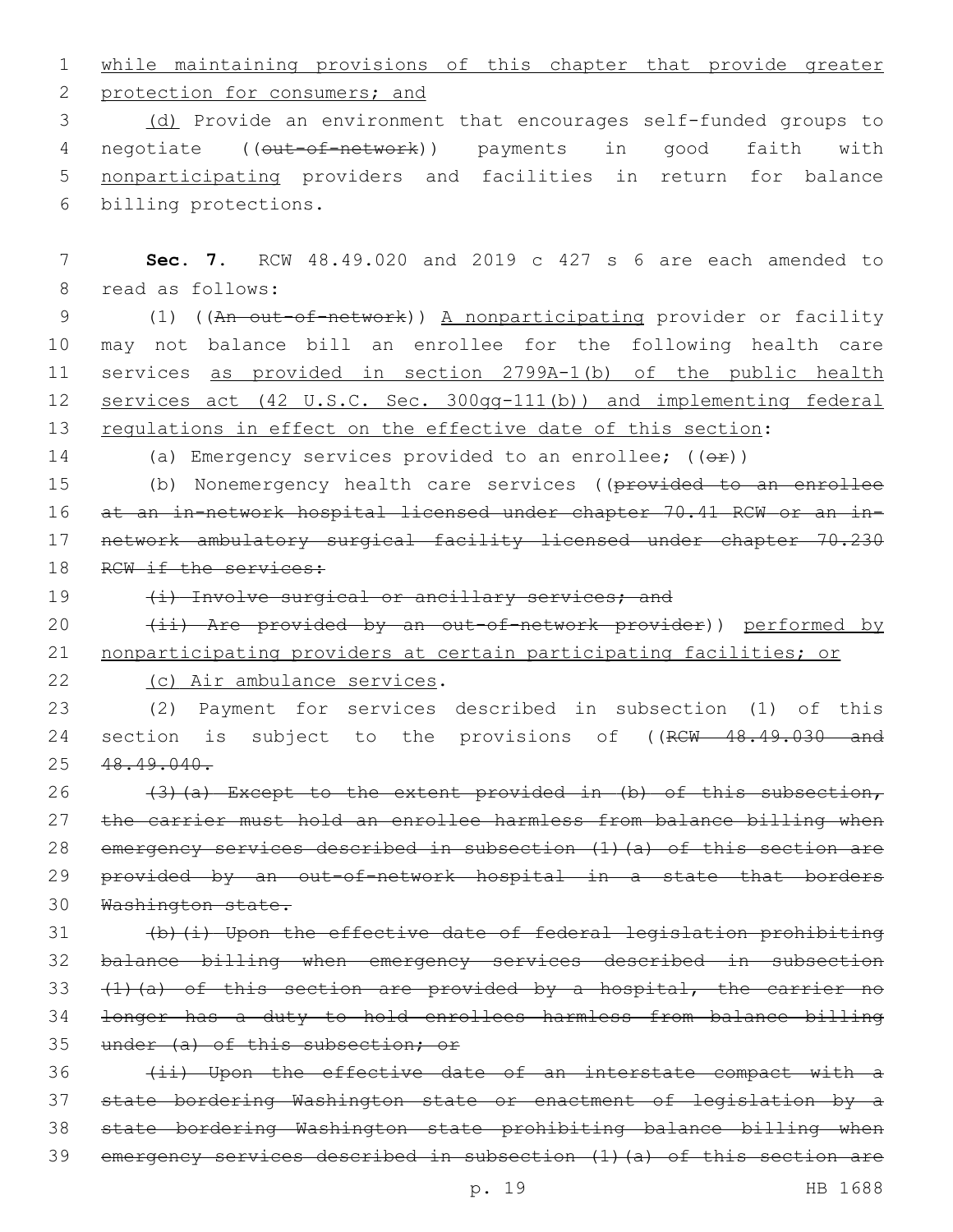provided by a hospital located in that border state to a Washington 2 state resident, the carrier no longer has a duty to hold enrollees harmless from balance billing under (a) of this subsection for 4 services provided by a hospital in that border state. The commissioner shall engage with border states on appropriate means to prohibit balance billing by out-of-state hospitals of Washington state residents)) sections 2799A-1 and 2799A-2 of the public health services act (42 U.S.C. Secs. 300gg-111 and 300gg-112) and implementing federal regulations in effect on the effective date of 10 this section, except that:

 (a) Until January 1, 2023, or a later date determined by the commissioner, section 9 of this act and RCW 48.49.040 apply to the nonparticipating provider or facility payment standard and dispute resolution process for services described in subsection (1) of this 15 section, other than air ambulance services;

16 (b) A health care provider, health care facility, or air ambulance service provider may not request or require a patient at 18 any time, for any procedure, service, or supply, to sign or otherwise 19 execute by oral, written, or electronic means, any document that would attempt to avoid, waive, or alter any provision of RCW 48.49.020 and 48.49.030 or sections 2799A-1 et seq. of the public health services act (P.L. 116-260) and implementing federal 23 regulations in effect on the effective date of this section;

24 (c) If the enrollee pays a nonparticipating provider, nonparticipating facility, or nonparticipating air ambulance service provider an amount that exceeds the in-network cost-sharing amount determined under sections 2799A-1 and 2799A-2 of the public health services act (42 U.S.C. Secs. 300gg-111 and 300gg-112) and implementing federal regulations as in effect on the effective date of this section, the provider or facility must refund any amount in excess of the in-network cost-sharing amount to the enrollee within 30 business days of receipt. Interest must be paid to the enrollee for any unrefunded payments at a rate of 12 percent beginning on the first calendar day after the 30 business days; and

 (d) Carriers must make available through electronic and other methods of communication generally used by a provider to verify enrollee eligibility and benefits information regarding whether an enrollee's health plan is subject to the requirements of this chapter or section 2799A-1 et seq. of the public health services act (42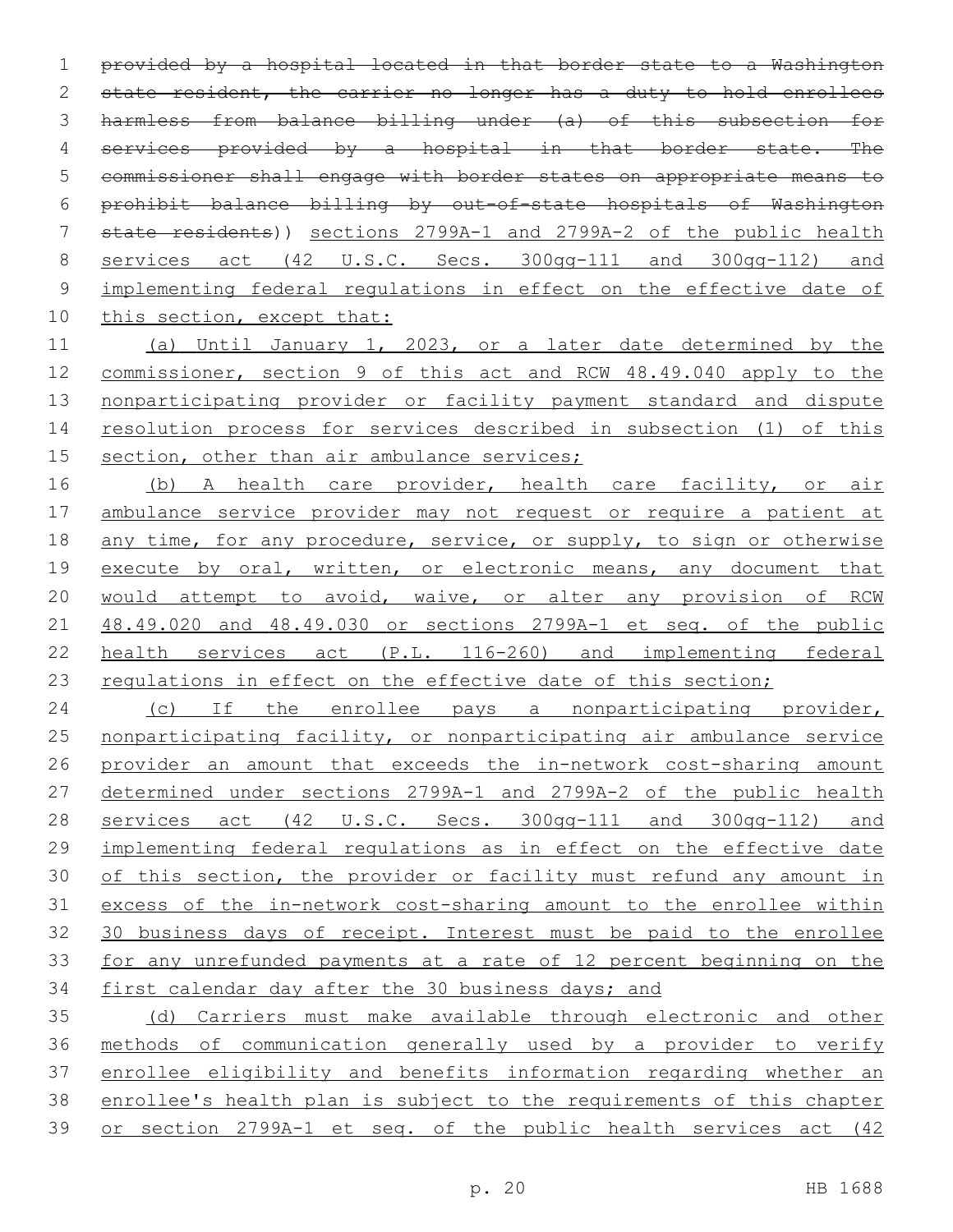1 U.S.C. Sec. 300gg-111 et seq.) and implementing federal regulations 2 in effect on the effective date of this section.

3 (3) A behavioral health emergency services provider may not 4 balance bill an enrollee for emergency services provided to an 5 enrollee.

6 (4) Payment for emergency services provided by behavioral health 7 emergency services providers under subsection (3) of this section is 8 subject to RCW 48.49.030, section 9 of this act, and RCW 48.49.040.

9 (( $(4)$ )) (5) This section applies to health care providers ( $(e^E)$ ), 10 facilities, or behavioral health emergency services providers 11 providing services to members of entities administering a self-funded 12 group health plan and its plan members only if the entity has elected 13 to participate in this section and RCW 48.49.030, section 9 of this 14 act, and RCW 48.49.040 as provided in RCW 48.49.130.

15 **Sec. 8.** RCW 48.49.030 and 2019 c 427 s 7 are each amended to 16 read as follows:

17 (1) If an enrollee receives emergency ((or nonemergency health 18 eare)) services from a behavioral health emergency services provider 19 under the circumstances described in RCW 48.49.020(3):

 (a) The enrollee satisfies his or her obligation to pay for the health care services if he or she pays the in-network cost-sharing amount specified in the enrollee's or applicable group's health plan contract. The enrollee's obligation must be determined using the 24 ((carrier's median in-network contracted rate for the same or similar service in the same or similar geographical area)) methodology for calculating the qualifying payment amount as described in 45 C.F.R. 27 Sec. 149.140 as in effect on the effective date of this section. The carrier must provide an explanation of benefits to the enrollee and 29 the ((out-of-network)) nonparticipating provider that reflects the cost-sharing amount determined under this subsection.

31 (b) The carrier, ((out-of-network provider, or out-of-network 32 facility)) nonparticipating behavioral health emergency services 33 provider, and an agent, trustee, or assignee of the carrier( $\sqrt{\tau}$  out-34 of-network provider,) or ((out-of-network facility)) 35 nonparticipating behavioral health emergency services provider must 36 ensure that the enrollee incurs no greater cost than the amount 37 determined under (a) of this subsection.

38 (c) The  $((\text{out-of-network-provider or out-of-network factor}))$ 39 nonparticipating behavioral health emergency services provider and an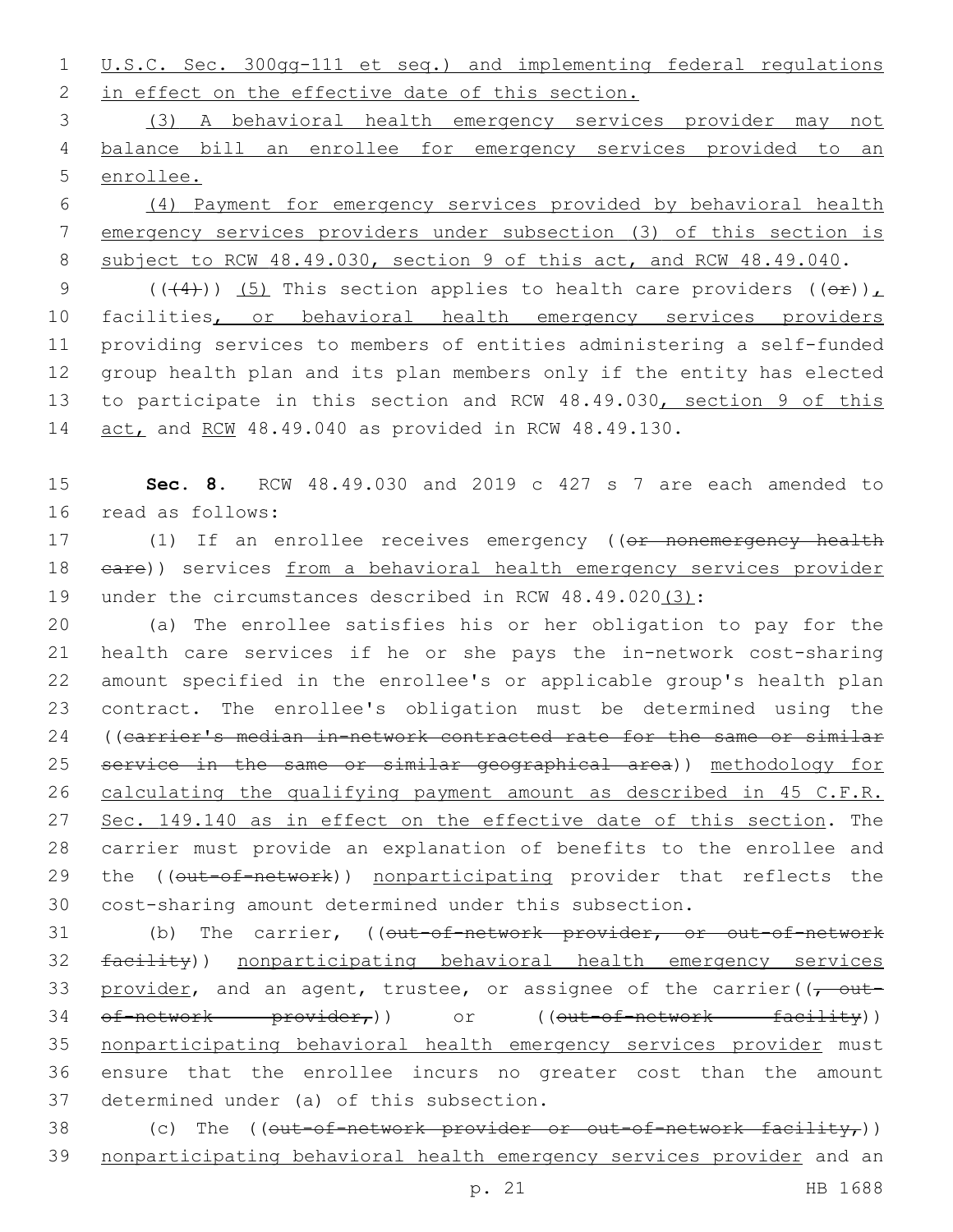1 agent, trustee, or assignee of the ((out-of-network provider or out-2 of-network facility)) nonparticipating behavioral health emergency services provider may not balance bill or otherwise attempt to collect from the enrollee any amount greater than the amount determined under (a) of this subsection. This does not impact the behavioral health emergency services provider's ability to collect a past due balance for that cost-sharing amount with interest.

8 (d) The carrier must treat any cost-sharing amounts determined 9 under (a) of this subsection paid by the enrollee for ((an out-of-10 network provider or facility's)) a nonparticipating behavioral health 11 emergency services provider's services in the same manner as cost-12 sharing for health care services provided by an in-network ((provider 13 or facility)) behavioral health emergency services provider and must 14 apply any cost-sharing amounts paid by the enrollee for such services 15 toward the enrollee's maximum out-of-pocket payment obligation.

16 (e) If the enrollee pays the ((out-of-network provider or out-of-17 network facility)) nonparticipating behavioral health emergency 18 services provider an amount that exceeds the in-network cost-sharing 19 amount determined under (a) of this subsection, the ((provider or 20 facility)) behavioral health emergency services provider must refund 21 any amount in excess of the in-network cost-sharing amount to the 22 enrollee within thirty business days of receipt. Interest must be 23 paid to the enrollee for any unrefunded payments at a rate of twelve 24 percent beginning on the first calendar day after the thirty business 25 days.

 (2) ((The allowed amount paid to an out-of-network provider for health care services described under RCW 48.49.020 shall be a 28 commercially reasonable amount, based on payments for the same or similar services provided in a similar geographic area. Within thirty calendar days of receipt of a claim from an out-of-network provider 31 or facility, the carrier shall offer to pay the provider or facility a commercially reasonable amount. If the out-of-network provider or facility wants to dispute the carrier's payment, the provider or facility must notify the carrier no later than thirty calendar days 35 after receipt of payment or payment notification from the carrier. If the out-of-network provider or facility disputes the carrier's 37 initial offer, the carrier and provider or facility have thirty calendar days from the initial offer to negotiate in good faith. If the carrier and the out-of-network provider or facility do not agree 40 to a commercially reasonable payment amount within thirty calendar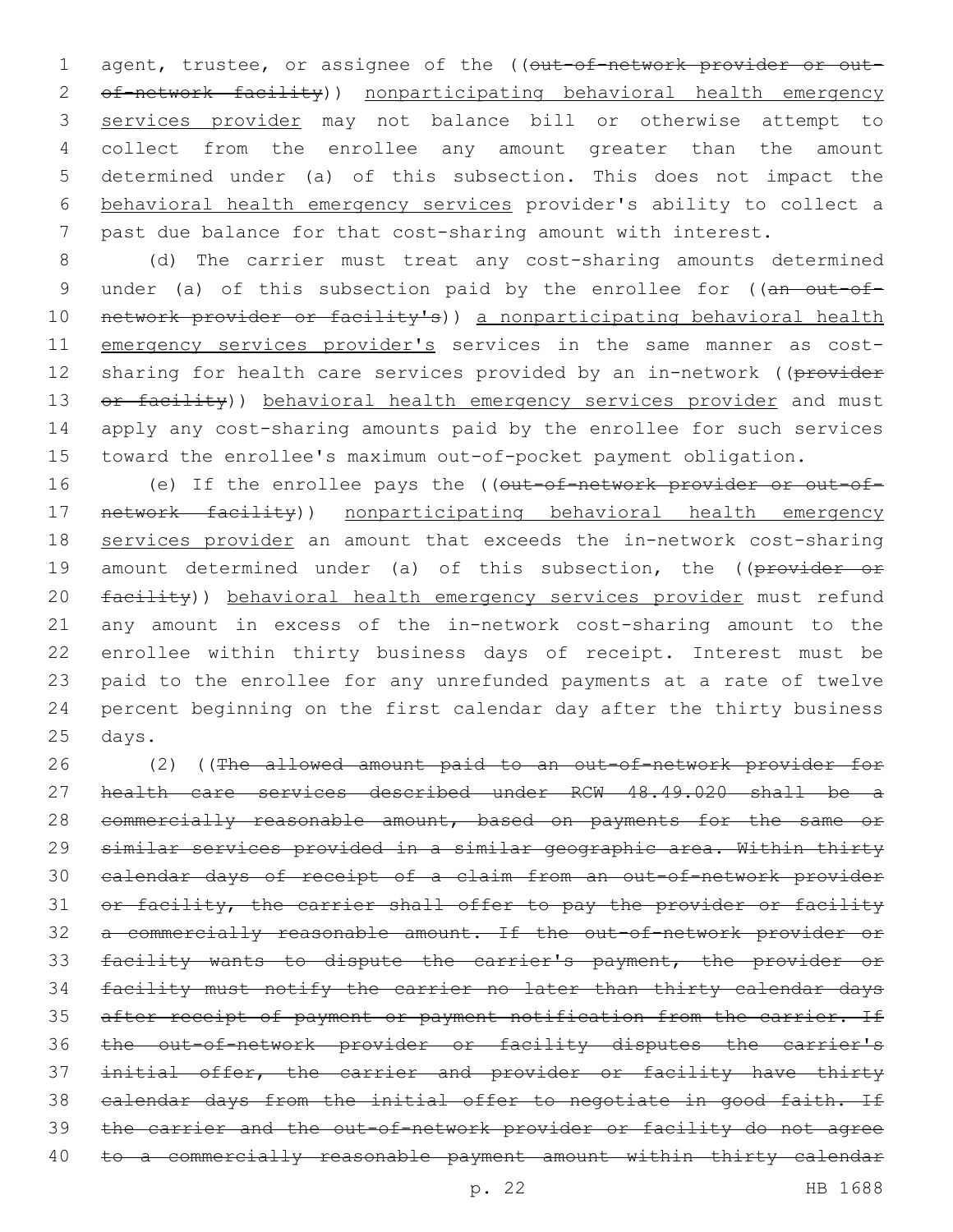days, and the carrier, out-of-network provider or out-of-network 2 facility chooses to pursue further action to resolve the dispute, the dispute shall be resolved through arbitration, as provided in RCW 48.49.040.

 (3) The carrier must make payments for health care services described in RCW 48.49.020 provided by out-of-network providers or facilities directly to the provider or facility, rather than the enrollee.

 (4) Carriers must make available through electronic and other methods of communication generally used by a provider to verify enrollee eligibility and benefits information regarding whether an 12 enrollee's health plan is subject to the requirements of chapter 427, **Laws of 2019.** 

 (5) A health care provider, hospital, or ambulatory surgical 15 facility may not require a patient at any time, for any procedure, 16 service, or supply, to sign or execute by electronic means, any 17 document that would attempt to avoid, waive, or alter any provision 18 of this section.

 $(6)$ )) This section shall only apply to health care providers  $((\theta \oplus))_L$  facilities, or behavioral health emergency services providers providing services to members of entities administering a self-funded group health plan and its plan members if the entity has elected to 23 participate in this section and RCW 48.49.020 ((through)), section 9 24 of this act, and RCW 48.49.040 as provided in RCW 48.49.130.

 NEW SECTION. **Sec. 9.** A new section is added to chapter 48.49 26 RCW to read as follows:

 (1)(a) Until January 1, 2023, or a later date determined by the commissioner under RCW 48.49.040, the allowed amount paid to a nonparticipating provider for health care services described under RCW 48.49.020(1) other than air ambulance services shall be a commercially reasonable amount, based on payments for the same or similar services provided in a similar geographic area. Within 30 calendar days of receipt of a claim from a nonparticipating provider or facility, the carrier shall offer to pay the provider or facility a commercially reasonable amount. If the nonparticipating provider or facility wants to dispute the carrier's payment, the provider or facility must notify the carrier no later than 30 calendar days after receipt of payment or payment notification from the carrier. If the nonparticipating provider or facility disputes the carrier's initial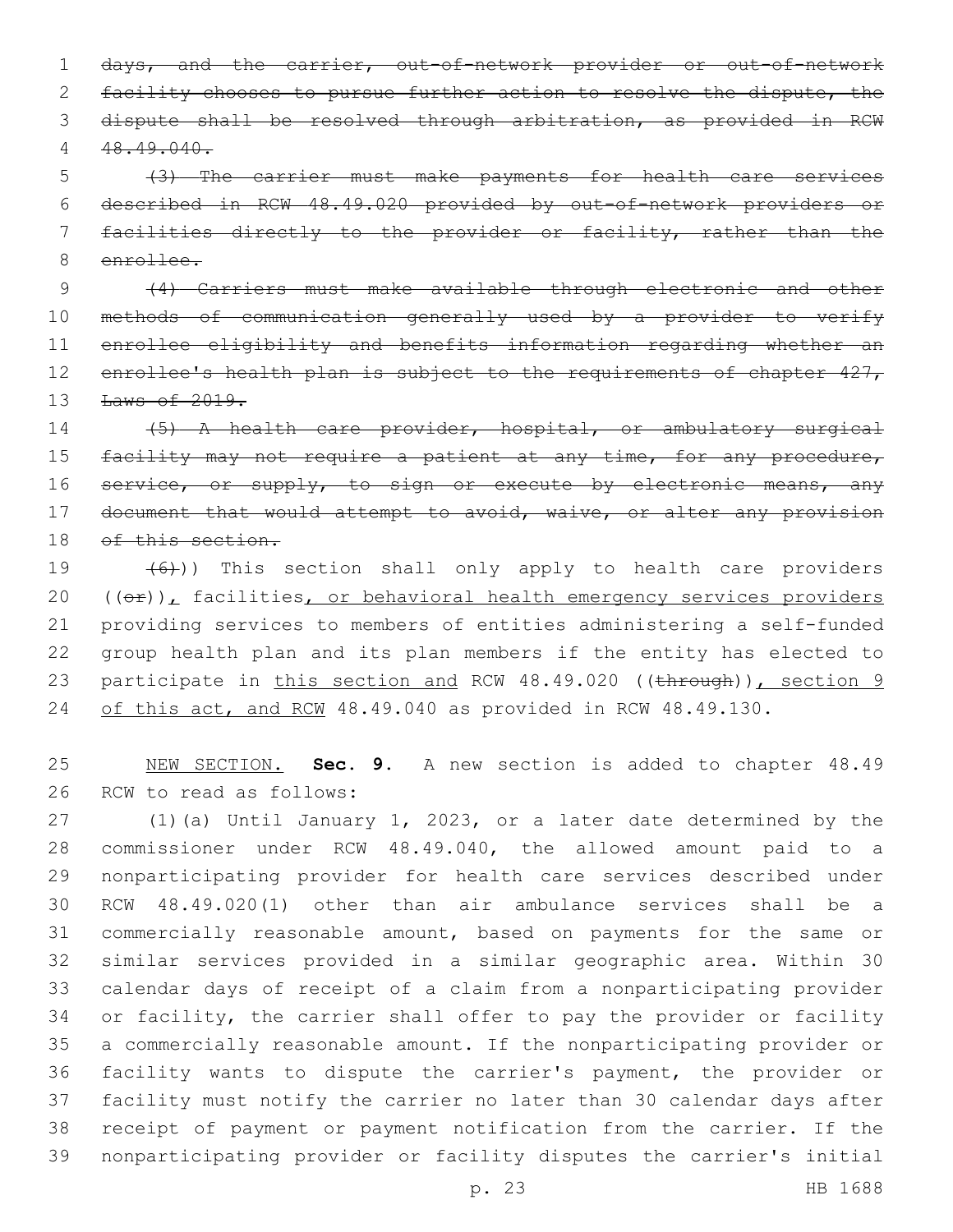offer, the carrier and provider or facility have 30 calendar days from the initial offer to negotiate in good faith. If the carrier and the nonparticipating provider or facility do not agree to a commercially reasonable payment amount within 30 calendar days, and the carrier or nonparticipating provider or facility chooses to pursue further action to resolve the dispute, the dispute shall be 7 resolved as provided in RCW 48.49.040.

 (b) The carrier must make payments for health care services described in RCW 48.49.020(1) provided by nonparticipating providers 10 or facilities directly to the provider or facility, rather than the 11 enrollee.

 (2)(a) The allowed amount paid to a nonparticipating behavioral health emergency services provider for behavioral health emergency services shall be a commercially reasonable amount, based on payments for the same or similar services provided in a similar geographic area. Within 30 calendar days of receipt of a claim from a nonparticipating behavioral health emergency services provider, the carrier shall offer to pay the behavioral health emergency services provider a commercially reasonable amount. If the nonparticipating behavioral health emergency services provider wants to dispute the carrier's payment, the behavioral health emergency services provider must notify the carrier no later than 30 calendar days after receipt of payment or payment notification from the carrier. If the nonparticipating behavioral health emergency services provider disputes the carrier's initial offer, the carrier and behavioral health emergency services provider have 30 calendar days from the initial offer to negotiate in good faith. If the carrier and the nonparticipating behavioral health emergency services provider do not agree to a commercially reasonable payment amount within 30 calendar days, and the carrier or nonparticipating behavioral health emergency services provider chooses to pursue further action to resolve the dispute, the dispute shall be resolved as provided in RCW 48.49.040.

 (b) The carrier must make payments for behavioral health emergency services provided by nonparticipating behavioral health 35 emergency services providers directly to the provider, rather than 36 the enrollee.

 (3) This section shall only apply to health care providers, facilities, or behavioral health emergency services providers providing services to members of entities administering a self-funded group health plan and its plan members if the entity has elected to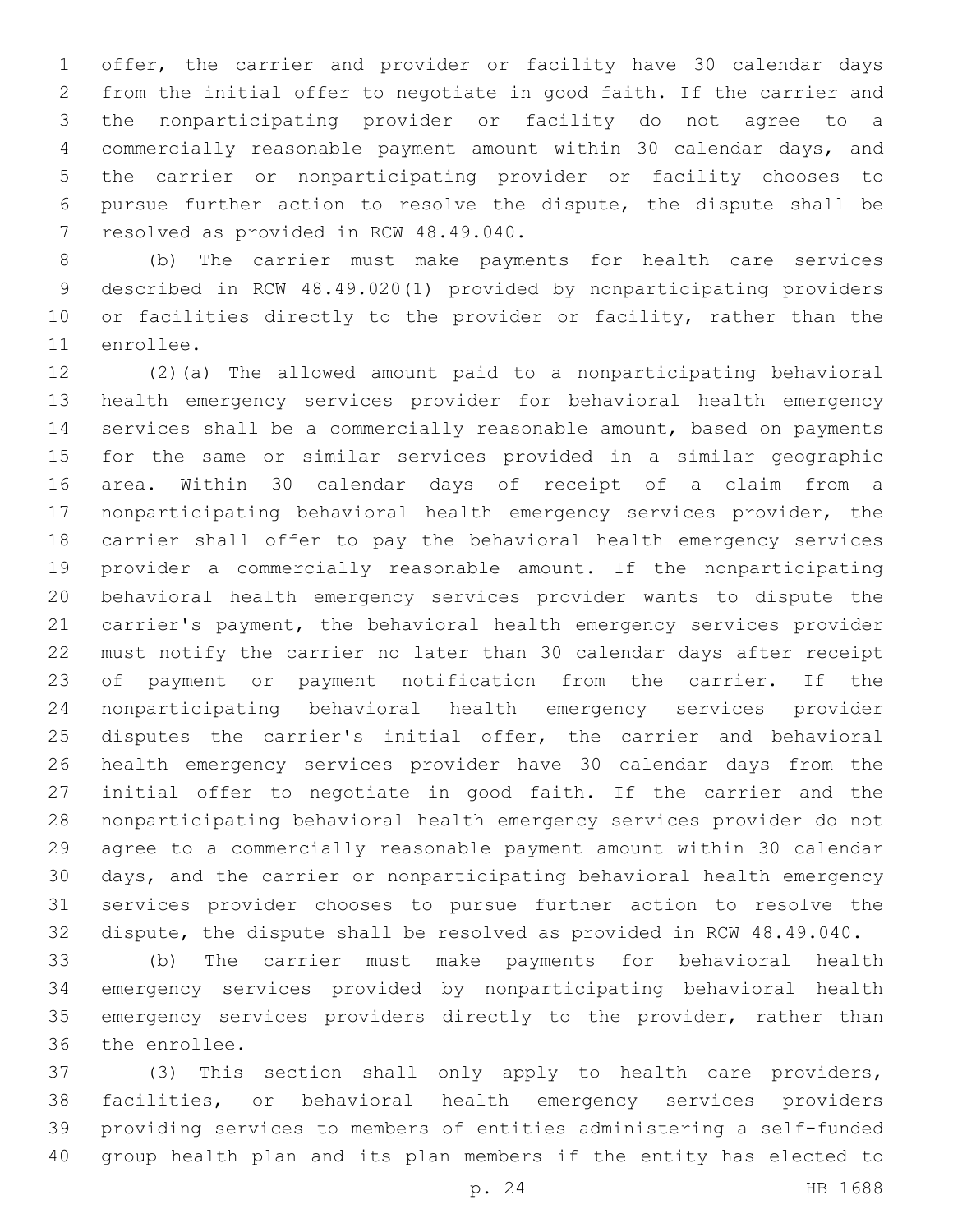participate in RCW 48.49.020, 48.49.030, and 48.49.040, and this 2 section as provided in RCW 48.49.130.

 NEW SECTION. **Sec. 10.** A new section is added to chapter 48.49 4 RCW to read as follows:

 (1) Carriers must make available through electronic and other methods of communication generally used by a provider or facility to verify enrollee eligibility and benefits information regarding whether an enrollee's health plan is subject to the requirements of this chapter or section 2799A-1 et seq. of the public health services act (42 U.S.C. Sec. 300gg-111 et seq.) and implementing federal regulations in effect on the effective date of this section.

 (2) A health care provider, health care facility, behavioral health emergency services provider, or air ambulance service provider 14 may not request or require a patient at any time, for any procedure, service, or supply, to sign or otherwise execute by oral, written, or electronic means, any document that would attempt to avoid, waive, or alter any provision of RCW 48.49.020 and 48.49.030 or sections 2799A-1 et seq. of the public health services act (P.L. 116-260) and implementing federal regulations in effect on the effective date of 20 this section.

 (3) This section shall only apply to health care providers, facilities, or behavioral health emergency services providers providing services to members of entities administering a self-funded group health plan and its plan members if the entity has elected to participate in RCW 48.49.020, 48.49.030, section 9 of this act, and 26 RCW 48.49.040 as provided in RCW 48.49.130.

 **Sec. 11.** RCW 48.49.040 and 2019 c 427 s 8 are each amended to 28 read as follows:

 (1) Effective January 1, 2023, or a later date determined by the commissioner, services described in RCW 48.49.020(1) other than air ambulance services are subject to the independent dispute resolution process established in sections 2799A-1 and 2799A-2 of the public health services act (42 U.S.C. Secs. 300gg-111 and 300gg-112) and implementing federal regulations in effect on January 1, 2023, or a later date determined by the commissioner. Until January 1, 2023, or a later date determined by the commissioner, the arbitration process 37 in this section governs the dispute resolution process for those services.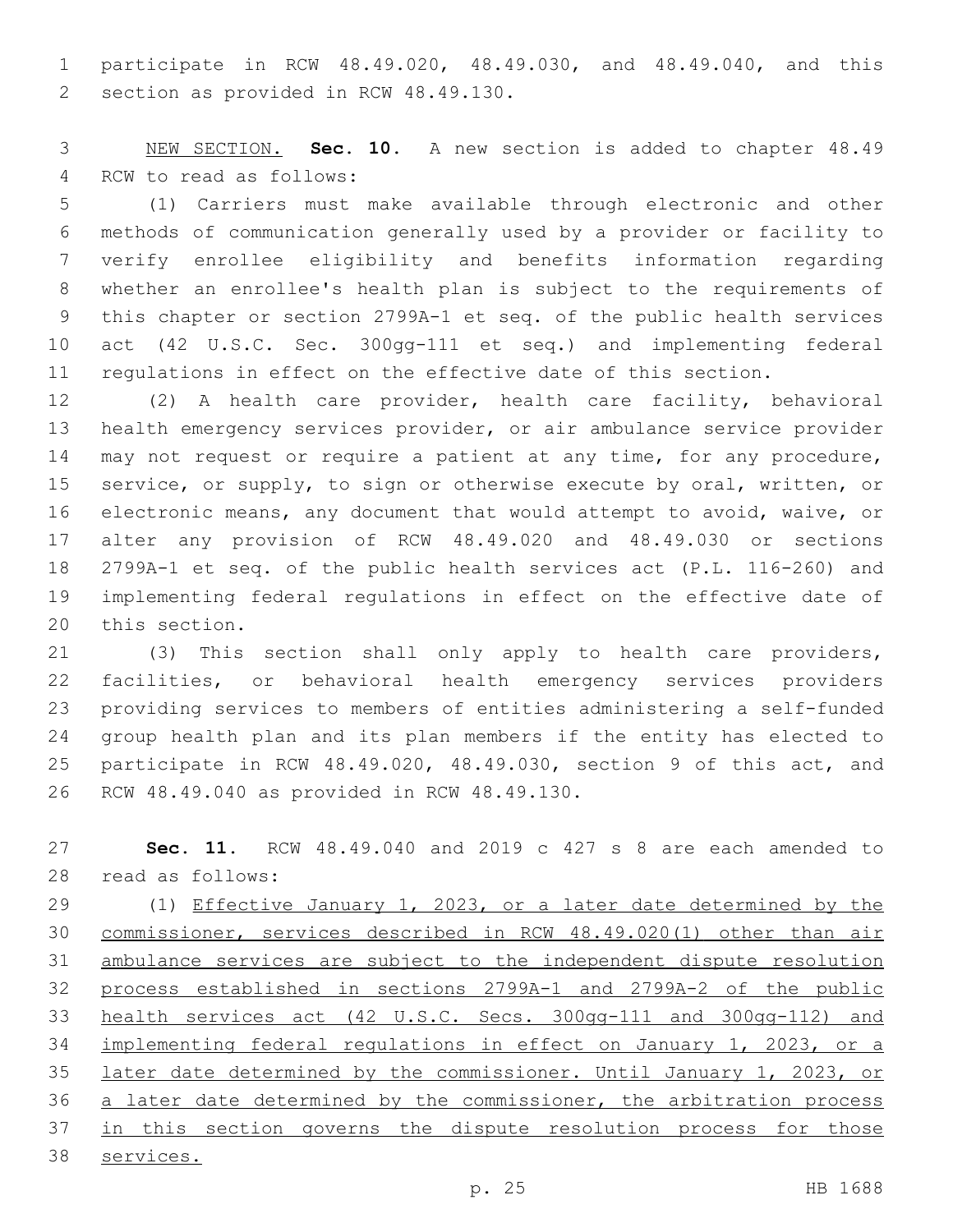(2) Effective January 1, 2023, or a later date determined by the commissioner, services described in RCW 48.49.020(3) are subject to the independent dispute resolution process established in section 2799A-1 and 2799A-2 of the public health services act (42 U.S.C. Secs. 300gg-111 and 300gg-112) and implementing federal regulations in effect on January 1, 2023, or a later date determined by the commissioner. Until January 1, 2023, or a later date determined by the commissioner or if the federal independent dispute resolution process is not available to the state for resolution of these 10 disputes, the arbitration process in this section governs the dispute resolution process for those services.

 (3)(a) Notwithstanding RCW 48.43.055 and 48.18.200, if good faith negotiation, as described in RCW 48.49.030, does not result in 14 resolution of the dispute, and the carrier( $\sqrt{t}$  out-of-network 15 provider)) or ((out-of-network facility)) nonparticipating provider, 16 facility, or behavioral health emergency services provider chooses to 17 pursue further action to resolve the dispute, the carrier( $\sqrt{\overline{C}}$ 18 network provider,)) or ((out-of-network facility)) nonparticipating provider, facility, or behavioral health emergency services provider shall initiate arbitration to determine a commercially reasonable 21 payment amount. To initiate arbitration, the carrier( $\frac{1}{(r - \text{provider}_T)}$ ) 22 or ((facility)) nonparticipating provider, facility, or behavioral health emergency services provider must provide written notification to the commissioner and the noninitiating party no later than ten calendar days following completion of the period of good faith negotiation under RCW 48.49.030. The notification to the noninitiating party must state the initiating party's final offer. No later than thirty calendar days following receipt of the notification, the noninitiating party must provide its final offer to the initiating party. The parties may reach an agreement on reimbursement during this time and before the arbitration proceeding.

 (b) Notwithstanding (a) of this subsection (3), where a dispute resolution matter initiated under sections 2799A-1 and 2799A-2 of the public health services act (42 U.S.C. Secs. 300gg-111 and 300gg-112) and implementing federal regulations in effect on the effective date of this section, results in a determination by a certified independent dispute resolution entity that such process does not 38 apply to the dispute or to portions thereof, a carrier, provider, facility, or behavioral health emergency services provider may initiate arbitration described in this section for such dispute: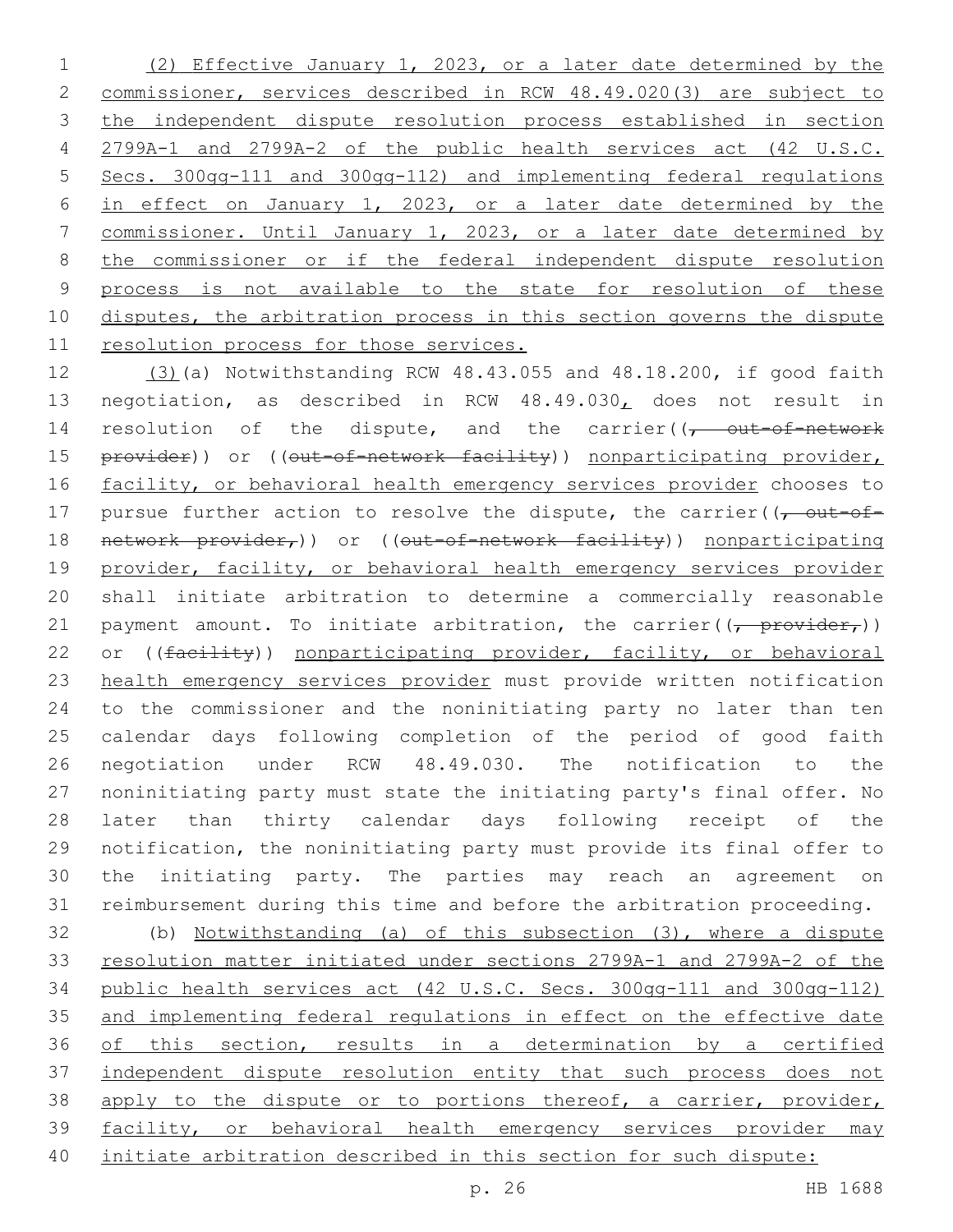(i) Without completing good faith negotiation under section 9 of 2 this act if the open negotiation period required under sections 2799A-1 and 2799A-2 of the public health services act (42 U.S.C. Secs. 300gg-111 and 300gg-112) and implementing federal regulations 5 in effect on the effective date of this section, has been completed; and

 (ii) By providing written notification to the commissioner and the noninitiating party no later than 10 calendar days following the date notice is received by the parties from the certified independent dispute resolution entity that the federal independent dispute resolution process is not applicable to the dispute.

 (4) Multiple claims may be addressed in a single arbitration 13 proceeding if the claims at issue:

14  $((\overline{t+})$ ) (a) Involve identical carrier and provider (( $\overline{t}$ ) 15 facility)), provider group, facility, or behavioral health emergency 16 services provider parties;

17 (((ii))) (b) Involve claims with the same ((or related current procedural terminology codes relevant to a particular procedure)) 19 procedural code, or a comparable code under a different procedural 20 code system; and

21 (((+iii))) (c) Occur within ((a)) the same 30 business day period 22 ((of two months of one another)).

 $((+2+))$   $(5)$  Within seven calendar days of receipt of notification from the initiating party, the commissioner must provide the parties with a list of approved arbitrators or entities that provide arbitration. The arbitrators on the list must be trained by the American arbitration association or the American health lawyers 28 association and ((should)) must have experience in matters related to medical or health care services. The parties may agree on an arbitrator from the list provided by the commissioner. If the parties do not agree on an arbitrator, they must notify the commissioner who must provide them with the names of five arbitrators from the list. Each party may veto two of the five named arbitrators. If one arbitrator remains, that person is the chosen arbitrator. If more than one arbitrator remains, the commissioner must choose the arbitrator from the remaining arbitrators. The parties and the commissioner must complete this selection process within twenty calendar days of receipt of the original list from the commissioner.

39  $((+3)+(a))$   $(6)$  Each party must make written submissions to the arbitrator in support of its position no later than thirty calendar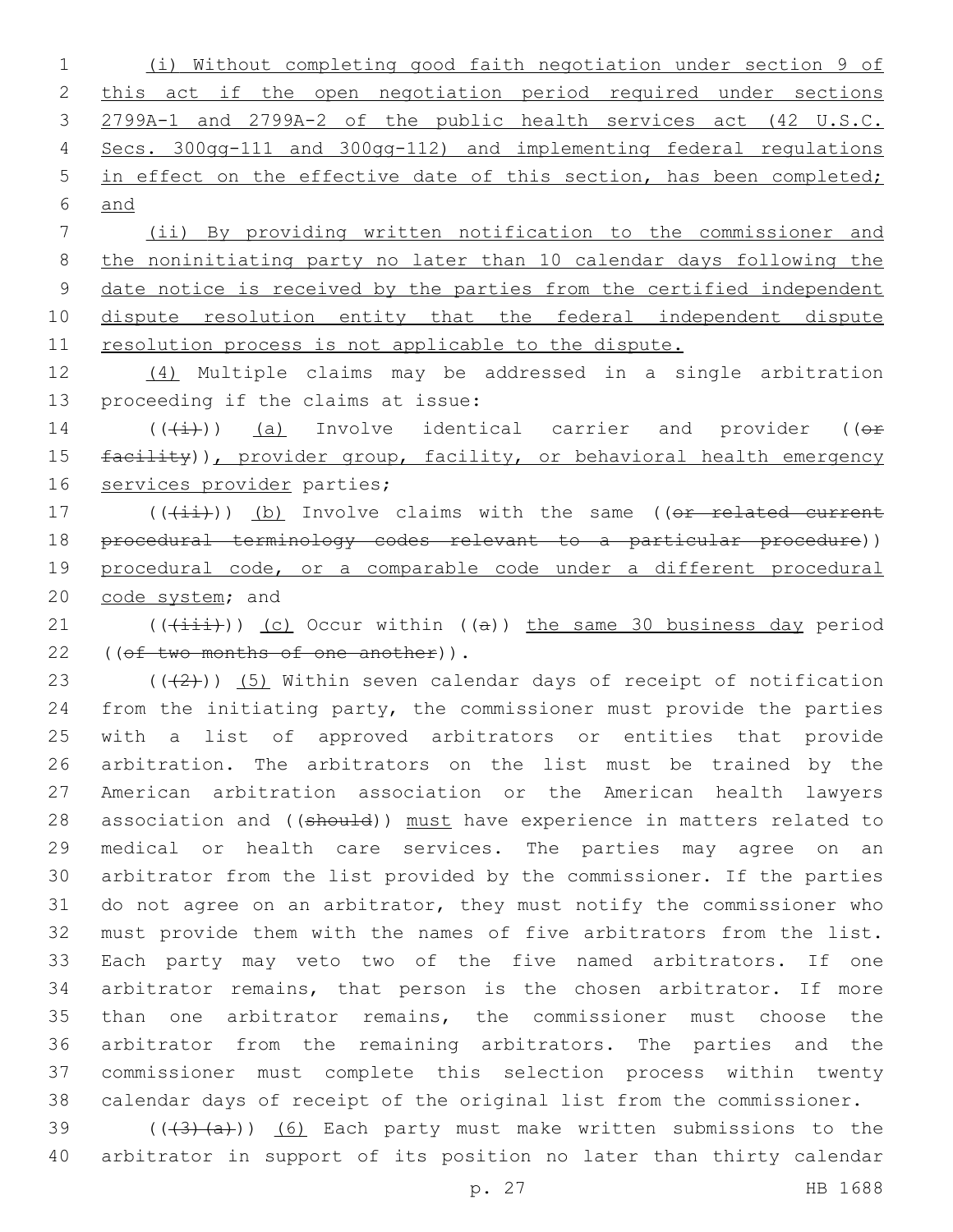1 days after the final selection of the arbitrator. ((The initiating)) 2 Each party must include in  $((i$ ts)) their written submission the evidence and methodology for asserting that the amount proposed to be paid is or is not commercially reasonable. A party that fails to make timely written submissions under this section without good cause shown shall be considered to be in default and the arbitrator shall require the party in default to pay the final offer amount submitted by the party not in default and may require the party in default to pay expenses incurred to date in the course of arbitration, including the arbitrator's expenses and fees and the reasonable attorneys' fees 11 of the party not in default.

 (7) If the parties agree on an out-of-network rate for the 13 services at issue after providing the arbitration initiation notice to the commissioner but before the arbitrator has made their 15 decision, the amount agreed to by the parties for the service will be treated as the out-of-network rate for the service. The initiating party must send a notification to the commissioner and to the 18 arbitrator, as soon as possible, but no later than three business 19 days after the date of the agreement. The notification must include the out-of-network rate for the service and signatures from 21 authorized signatories for both parties.

 (8)(a) No later than thirty calendar days after the receipt of the parties' written submissions, the arbitrator must: Issue a written decision requiring payment of the final offer amount of 25 either the initiating party or the noninitiating party; notify the parties of its decision; and provide the decision and the information described in RCW 48.49.050 regarding the decision to the commissioner. The arbitrator's decision must include an explanation of the elements of the parties' submissions the arbitrator relied upon to make their decision and why those elements were relevant to their decision.

 (b) In reviewing the submissions of the parties and making a decision related to whether payment should be made at the final offer amount of the initiating party or the noninitiating party, the 35 arbitrator must consider the following factors:

 (i) The evidence and methodology submitted by the parties to assert that their final offer amount is reasonable; and

 (ii) Patient characteristics and the circumstances and complexity of the case, including time and place of service and whether the service was delivered at a level I or level II trauma center or a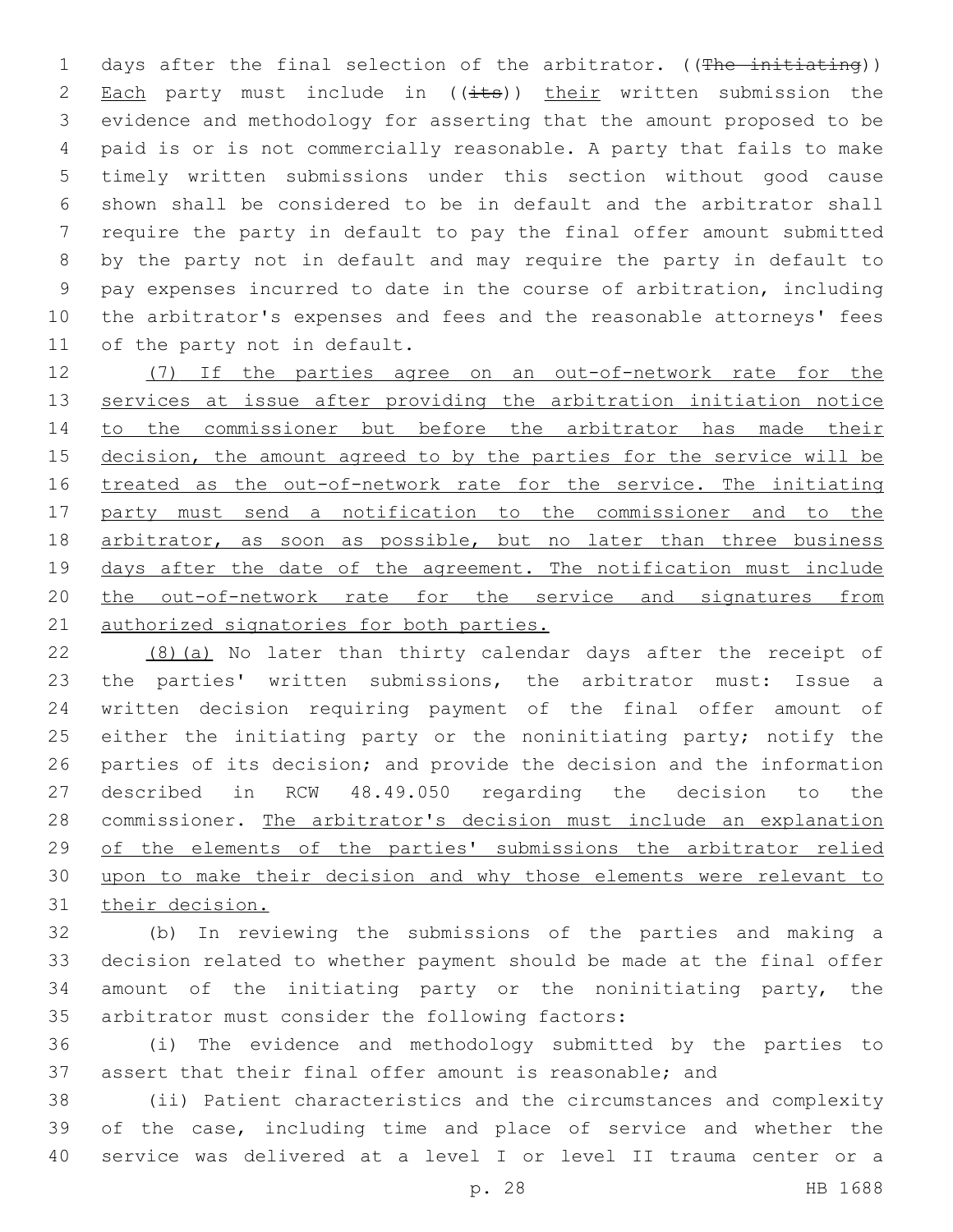rural facility, that are not already reflected in the provider's 2 billing code for the service.

 (c) The arbitrator may not require extrinsic evidence of authenticity for admitting data from the Washington state all-payer claims database data set developed under RCW 43.371.100 into 6 evidence.

 (d) The arbitrator may also consider other information that a party believes is relevant to the factors included in (b) of this subsection or other factors the arbitrator requests and information provided by the parties that is relevant to such request, including the Washington state all-payer claims database data set developed 12 under RCW 43.371.100.

13 (((4))) (9) Expenses incurred in the course of arbitration, including the arbitrator's expenses and fees, but not including attorneys' fees, must be divided equally among the parties to the arbitration. The commissioner may establish allowable arbitrator fee 17 ranges or an arbitrator fee schedule by rule. Arbitrator fees must be paid to the arbitrator by a party within 30 calendar days following 19 receipt of the arbitrator's decision by the party. The enrollee is not liable for any of the costs of the arbitration and may not be required to participate in the arbitration proceeding as a witness or 22 otherwise.

23 ( $(\overline{(-5+)}$ ) (10) Within (( $\overline{+}$ en)) 10 business days of a party notifying the commissioner and the noninitiating party of intent to initiate arbitration, both parties shall agree to and execute a nondisclosure agreement. The nondisclosure agreement must not preclude the arbitrator from submitting the arbitrator's decision to the 28 commissioner under subsection  $((+3))$   $(6)$  of this section or impede the commissioner's duty to prepare the annual report under RCW 48.49.050.30

 $(1)$  (((46))) (11) The decision of the arbitrator is final and binding on the parties to the arbitration and is not subject to judicial review.

 (12) Chapter 7.04A RCW applies to arbitrations conducted under this section, but in the event of a conflict between this section and 36 chapter 7.04A RCW, this section governs.

 $(1, 37)$  ( $(1, 7)$ ) (13) Air ambulance services are subject to the independent dispute resolution process established in sections 2799A-1 and 2799A-2 of the public health services act (42 U.S.C.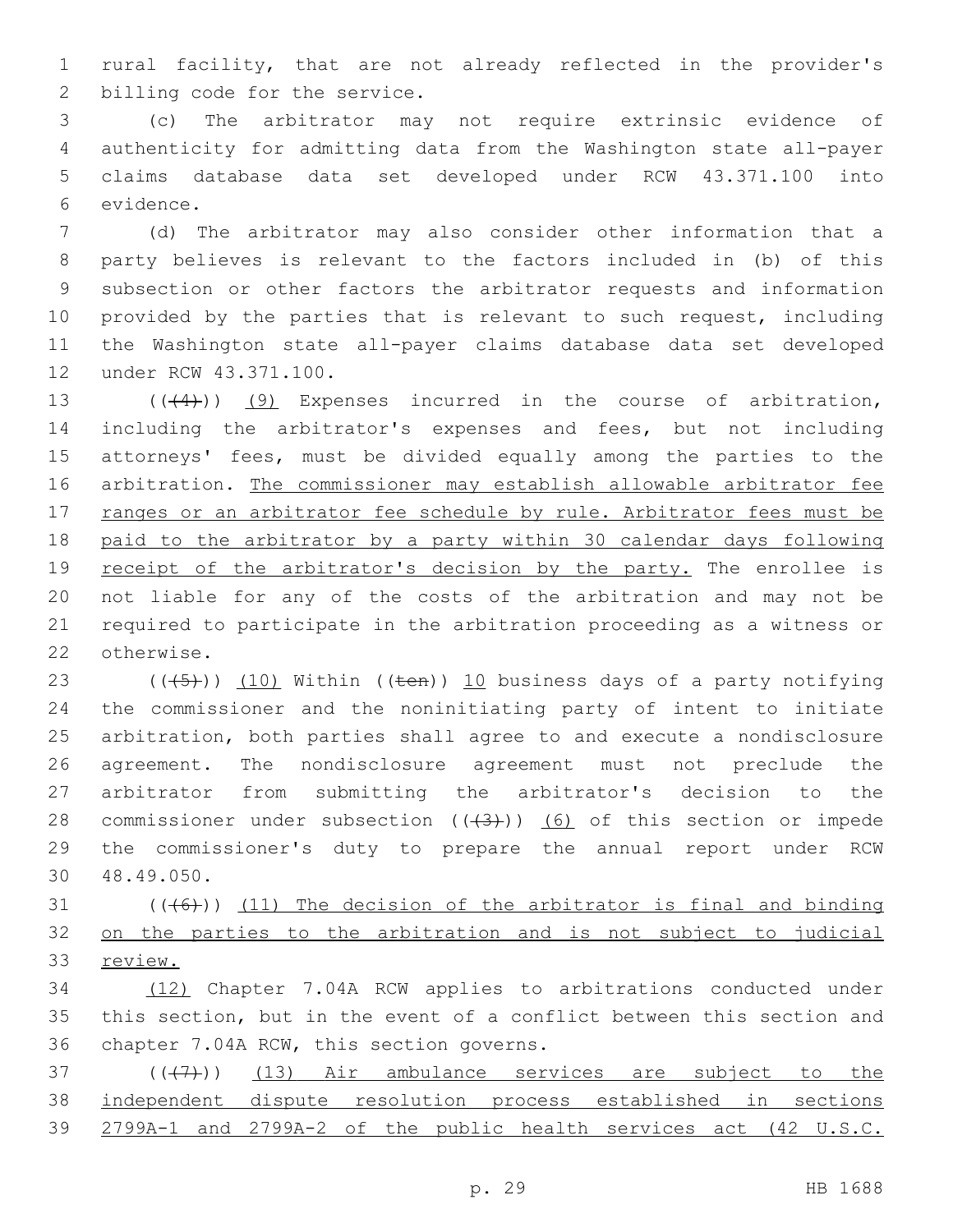Secs. 300gg-111 and 300gg-112) and implementing federal regulations 2 in effect on the effective date of this section.

3 (14) This section applies to health care providers  $((\theta \cdot \mathbf{r}))$  facilities, or behavioral health emergency services providers providing services to members of entities administering a self-funded group health plan and its plan members only if the entity has elected to participate in RCW 48.49.020 and 48.49.030, section 9 of this act, 8 and this section as provided in RCW 48.49.130.

9 (((8))) (15) An entity administering a self-funded group health plan that has elected to participate in this section pursuant to RCW 48.49.130 shall comply with the provisions of this section.

 **Sec. 12.** RCW 48.49.050 and 2019 c 427 s 9 are each amended to 13 read as follows:

 (1) The commissioner must prepare an annual report summarizing the dispute resolution information provided by arbitrators under RCW 48.49.040. The report must include summary information related to the matters decided through arbitration, as well as the following information for each dispute resolved through arbitration: The name 19 of the carrier; the name of the health care provider; the health care provider's employer or the business entity in which the provider has an ownership interest; the health care facility where the services were provided; and the type of health care services at issue.

 (2) The commissioner must post the report on the office of the insurance commissioner's website and submit the report in compliance with RCW 43.01.036 to the appropriate committees of the legislature, 26 annually by July 1st.

(3) This section expires January 1, ((2024)) 2023.

 **Sec. 13.** RCW 48.49.060 and 2019 c 427 s 10 are each amended to 29 read as follows:

 (1) The commissioner, in consultation with health carriers, health care providers, health care facilities, and consumers, must develop standard template language for a notice of consumer rights 33 notifying consumers ((that:

 (a) The prohibition against balance billing in this chapter is applicable to health plans issued by carriers in Washington state and self-funded group health plans that elect to participate in RCW 48.49.020 through 48.49.040 as provided in RCW 48.49.130;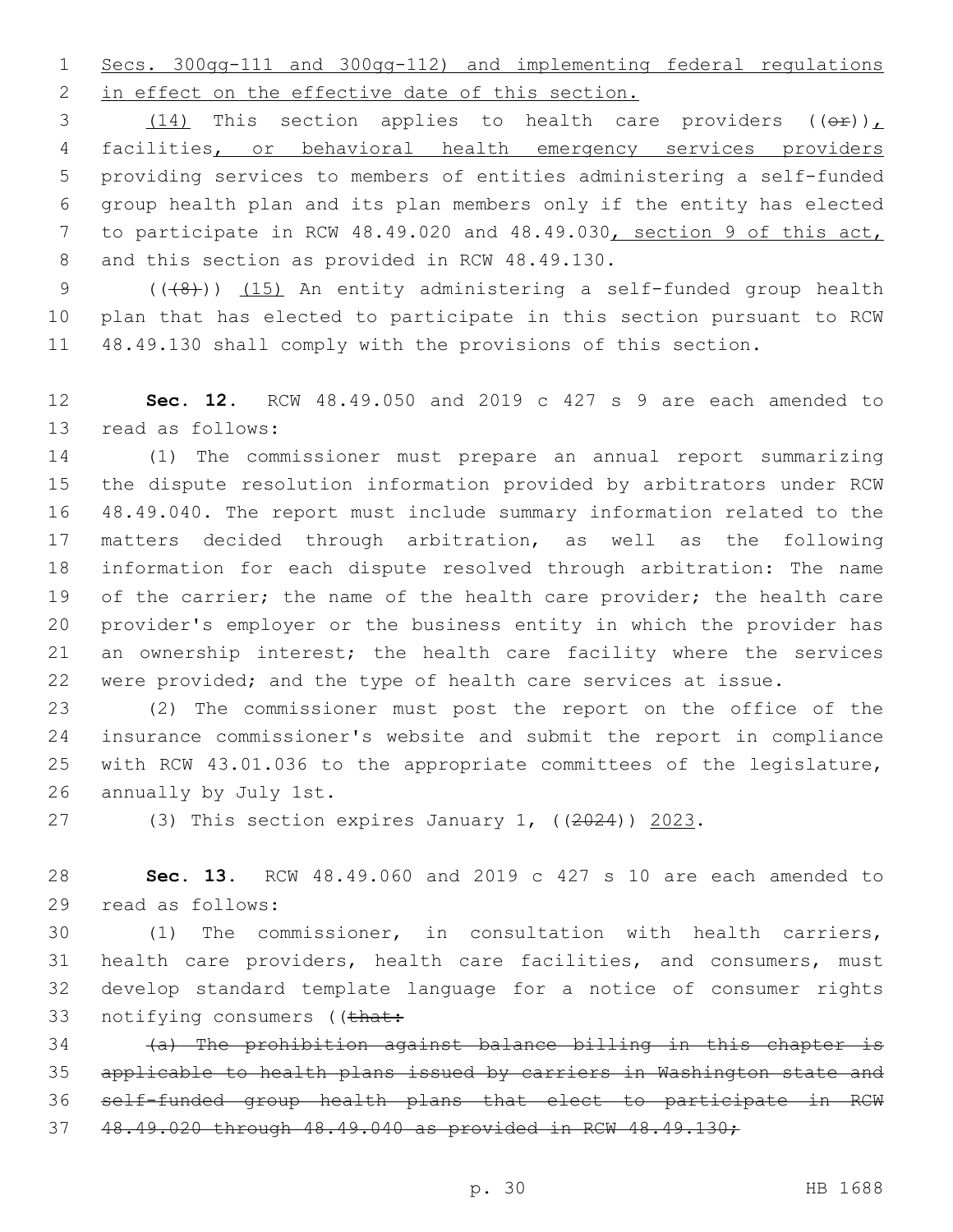(b) They cannot be balance billed for the health care services described in RCW 48.49.020 and will receive the protections provided by RCW 48.49.030; and

 (c) They may be balance billed for health care services under circumstances other than those described in RCW 48.49.020 or if they are enrolled in a health plan to which chapter 427, Laws of 2019 does not apply, and steps they can take if they are balance billed)) of their rights under this chapter, and sections 2799A-1 and 2799A-2 of 9 the public health services act (42 U.S.C. Secs. 300gg-111 and 300gg-112) and implementing federal regulations in effect on the 11 effective date of this section.

 (2) The standard template language must include contact information for the office of the insurance commissioner so that consumers may contact the office of the insurance commissioner if they believe they have received a balance bill in violation of this 16 chapter.

 (3) The office of the insurance commissioner shall determine by rule when and in what format health carriers, health care providers, and health care facilities must provide consumers with the notice 20 developed under this section.

 **Sec. 14.** RCW 48.49.070 and 2019 c 427 s 11 are each amended to 22 read as follows:

23 (1)(a) A hospital ((or)), ambulatory surgical facility, or behavioral health emergency services provider must post the following 25 information on its website, if one is available:

 (i) The listing of the carrier health plan provider networks with 27 which the hospital  $((\theta \hat{r}))_L$  ambulatory surgical facility, or behavioral health emergency services provider is an in-network provider, based upon the information provided by the carrier pursuant 30 to RCW 48.43.730(7); and

(ii) The notice of consumer rights developed under RCW 48.49.060.

32 (b) If the hospital  $((e^p)_L$  ambulatory surgical facility, or behavioral health emergency services provider does not maintain a website, this information must be provided to consumers upon an oral 35 or written request.

 (2) Posting or otherwise providing the information required in 37 this section does not relieve a hospital  $((\theta \hat{r}))_L$  ambulatory surgical 38 facility, or behavioral health emergency services provider of its obligation to comply with the provisions of this chapter.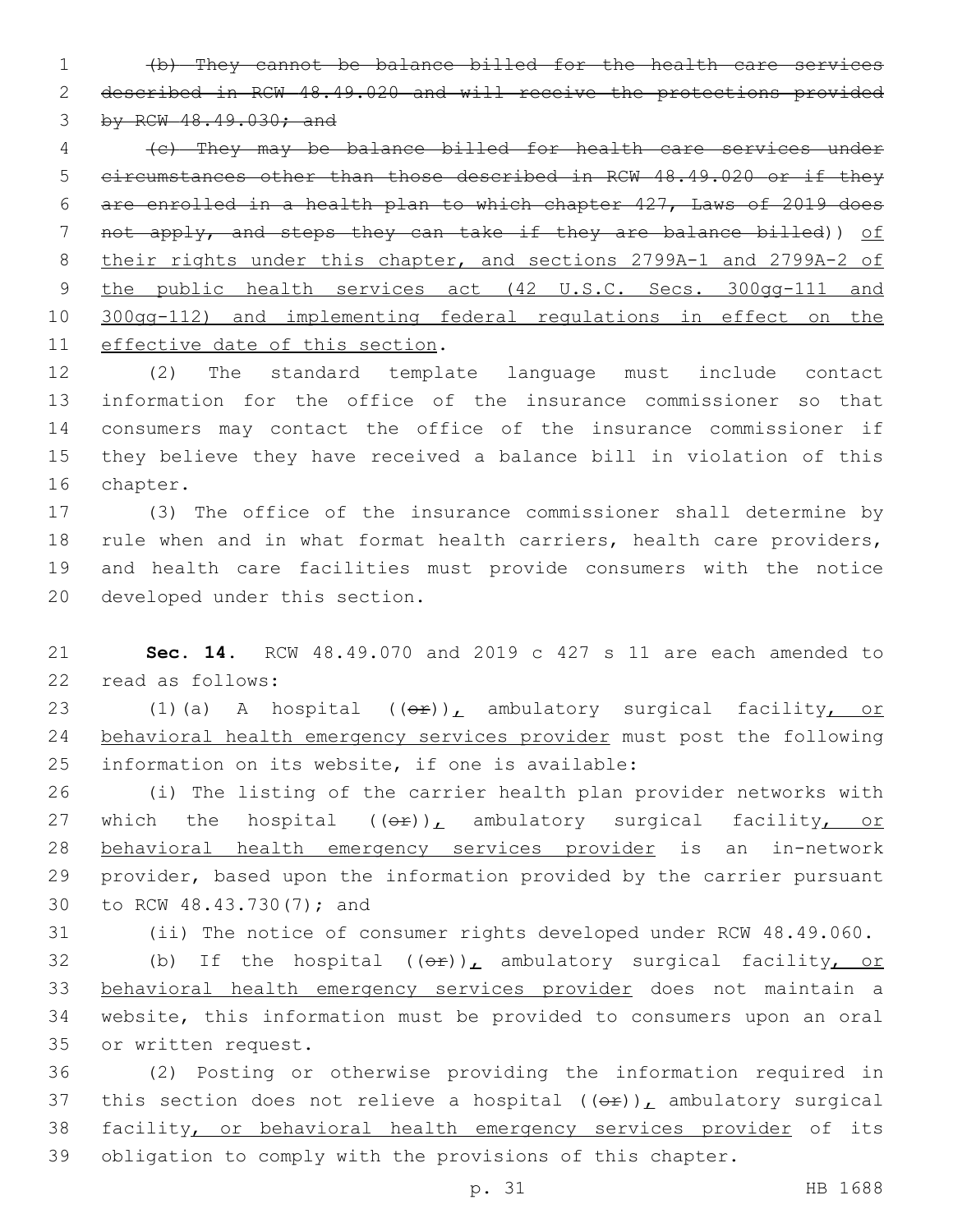(3) Not less than thirty days prior to executing a contract with a carrier, a hospital or ambulatory surgical facility must provide the carrier with a list of the nonemployed providers or provider groups contracted to provide ((surgical or ancillary)) emergency medicine, anesthesiology, pathology, radiology, neonatology, surgery, hospitalist, intensivist and diagnostic services, including radiology and laboratory services at the hospital or ambulatory surgical facility. The hospital or ambulatory surgical facility must notify the carrier within thirty days of a removal from or addition to the nonemployed provider list. A hospital or ambulatory surgical facility also must provide an updated list of these providers within fourteen calendar days of a request for an updated list by a carrier.

 **Sec. 15.** RCW 48.49.090 and 2019 c 427 s 13 are each amended to 14 read as follows:

 (1) A carrier must update its website and provider directory no later than thirty days after the addition or termination of a 17 facility or provider.

18 (2) A carrier must provide an enrollee with:

 (a) A clear description of the health plan's out-of-network 20 health benefits; ((and))

(b) The notice of consumer rights developed under RCW 48.49.060;

 (c) Notification that if the enrollee receives services from an 23 out-of-network provider  $((e^x))_t$  facility, or behavioral health 24 emergency services provider, under circumstances other than those described in RCW 48.49.020, the enrollee will have the financial responsibility applicable to services provided outside the health plan's network in excess of applicable cost-sharing amounts and that the enrollee may be responsible for any costs in excess of those 29 allowed by the health plan;

 (d) Information on how to use the carrier's member transparency 31 tools under RCW 48.43.007;

 (e) Upon request, information regarding whether a health care provider is in-network or out-of-network, and whether there are in-34 network providers available to provide ((surgical or ancillary)) 35 emergency medicine, anesthesiology, pathology, radiology, neonatology, surgery, hospitalist, intensivist and diagnostic 37 services, including radiology and laboratory services at specified in-network hospitals or ambulatory surgical facilities; and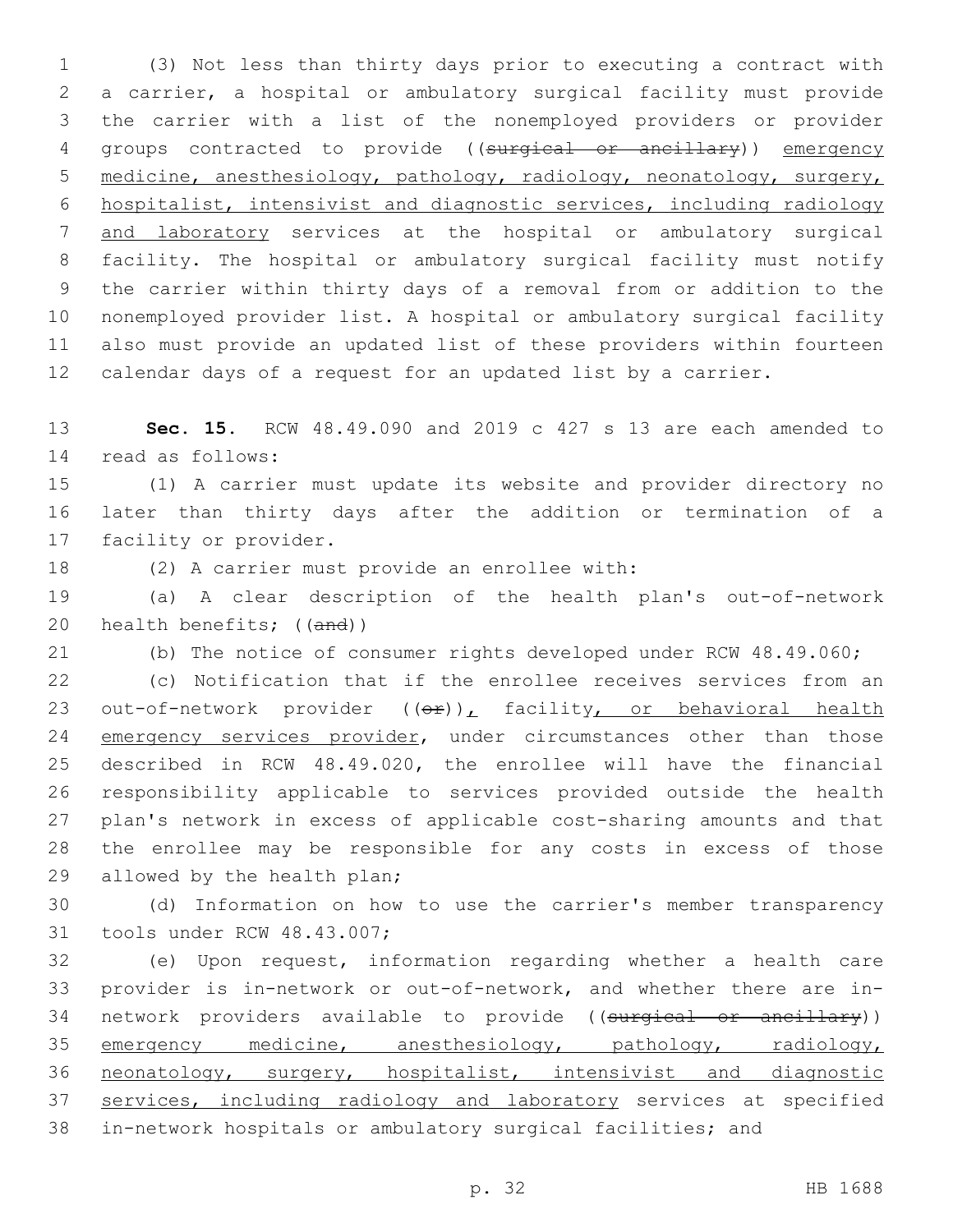(f) Upon request, an estimated range of the out-of-pocket costs 2 for an out-of-network benefit.

 **Sec. 16.** RCW 48.49.100 and 2019 c 427 s 14 are each amended to 4 read as follows:

 (1) If the commissioner has cause to believe that any health care 6 provider, hospital,  $((eF))$  ambulatory surgical facility, or behavioral health emergency services provider, has engaged in a pattern of unresolved violations of RCW 48.49.020 or 48.49.030, the commissioner may submit information to the department of health or the appropriate disciplining authority for action. Prior to submitting information to the department of health or the appropriate disciplining authority, the commissioner may provide the health care 13 provider, hospital, (( $\Theta$ )) ambulatory surgical facility, or 14 behavioral health emergency services provider, with an opportunity to cure the alleged violations or explain why the actions in question 16 did not violate RCW 48.49.020 or 48.49.030.

17 (2) If any health care provider, hospital, ((or)) ambulatory 18 surgical facility, or behavioral health emergency services provider, has engaged in a pattern of unresolved violations of RCW 48.49.020 or 48.49.030, the department of health or the appropriate disciplining authority may levy a fine or cost recovery upon the health care 22 provider, hospital, (( $\Theta$ )) ambulatory surgical facility, or behavioral health emergency services provider in an amount not to exceed the applicable statutory amount per violation and take other action as permitted under the authority of the department or disciplining authority. Upon completion of its review of any potential violation submitted by the commissioner or initiated directly by an enrollee, the department of health or the disciplining authority shall notify the commissioner of the results of the review, including whether the violation was substantiated and any enforcement action taken as a result of a finding of a substantiated violation.

 (3) If a carrier has engaged in a pattern of unresolved violations of any provision of this chapter, the commissioner may 34 levy a fine or apply remedies authorized under this chapter, chapter 48.02 RCW, RCW 48.44.166, 48.46.135, or 48.05.185.

 (4) For purposes of this section, "disciplining authority" means the agency, board, or commission having the authority to take disciplinary action against a holder of, or applicant for, a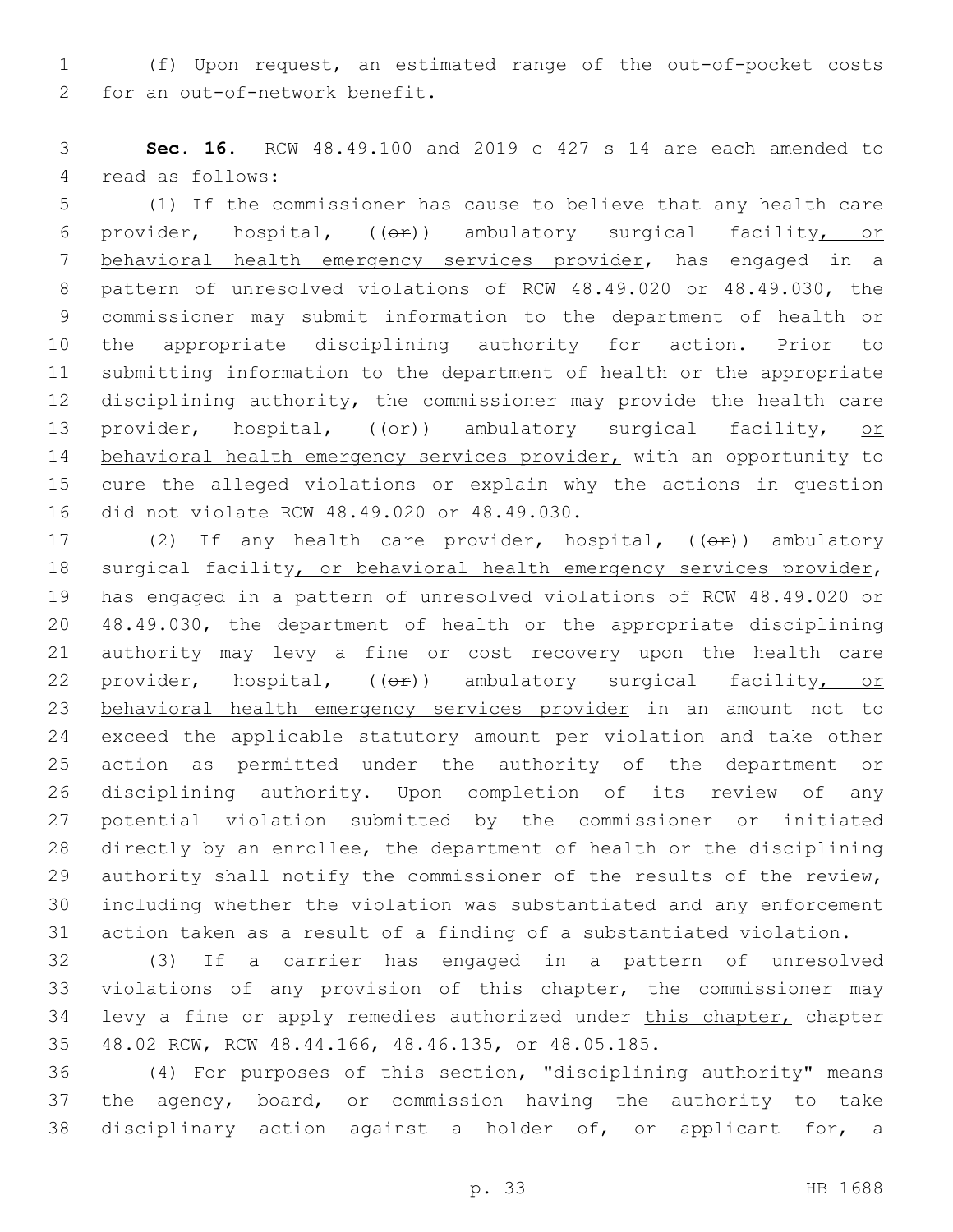professional or business license upon a finding of a violation of chapter 18.130 RCW or a chapter specified under RCW 18.130.040.

 **Sec. 17.** RCW 48.49.130 and 2019 c 427 s 23 are each amended to 4 read as follows:

 ((The)) As authorized in 45 C.F.R. Sec. 149.30 as in effect on the effective date of this section, the provisions of this chapter apply to a self-funded group health plan governed by the provisions of the federal employee retirement income security act of 1974 (29 U.S.C. Sec. 1001 et seq.) only if the self-funded group health plan 10 elects to participate in the provisions of RCW 48.49.020 ((through)) and 48.49.030, section 9 of this act, and RCW 48.49.040. To elect to participate in these provisions, the self-funded group health plan shall provide notice, on an annual basis, to the commissioner in a manner prescribed by the commissioner, attesting to the plan's 15 participation and agreeing to be bound by RCW 48.49.020 ((through)) 16 and 48.49.030, section 9 of this act, and RCM 48.49.040. An entity administering a self-funded health benefits plan that elects to participate under this section, shall comply with the provisions of RCW 48.49.020 ((through)) and 48.49.030, section 9 of this act, and 20 RCW 48.49.040.

 **Sec. 18.** RCW 48.49.150 and 2019 c 427 s 25 are each amended to 22 read as follows:

23 (1) When determining the adequacy of a proposed provider network or the ongoing adequacy of an in-force provider network, the commissioner must consider whether the carrier's proposed provider network or in-force provider network includes a sufficient number of 27 contracted providers of ((emergency and surgical or ancillary)) 28 emergency medicine, anesthesiology, pathology, radiology, 29 neonatology, surgery, hospitalist, intensivist and diagnostic 30 services, including radiology and laboratory services at or for the carrier's contracted in-network hospitals or ambulatory surgical facilities to reasonably ensure enrollees have in-network access to 33 covered benefits delivered at that facility.

 (2) When determining the adequacy of a proposed provider network or the ongoing adequacy of an in-force provider network, the carrier may not treat its payment of nonparticipating providers or facilities under this chapter or P.L. 116-260 (enacted December 27, 2020) as a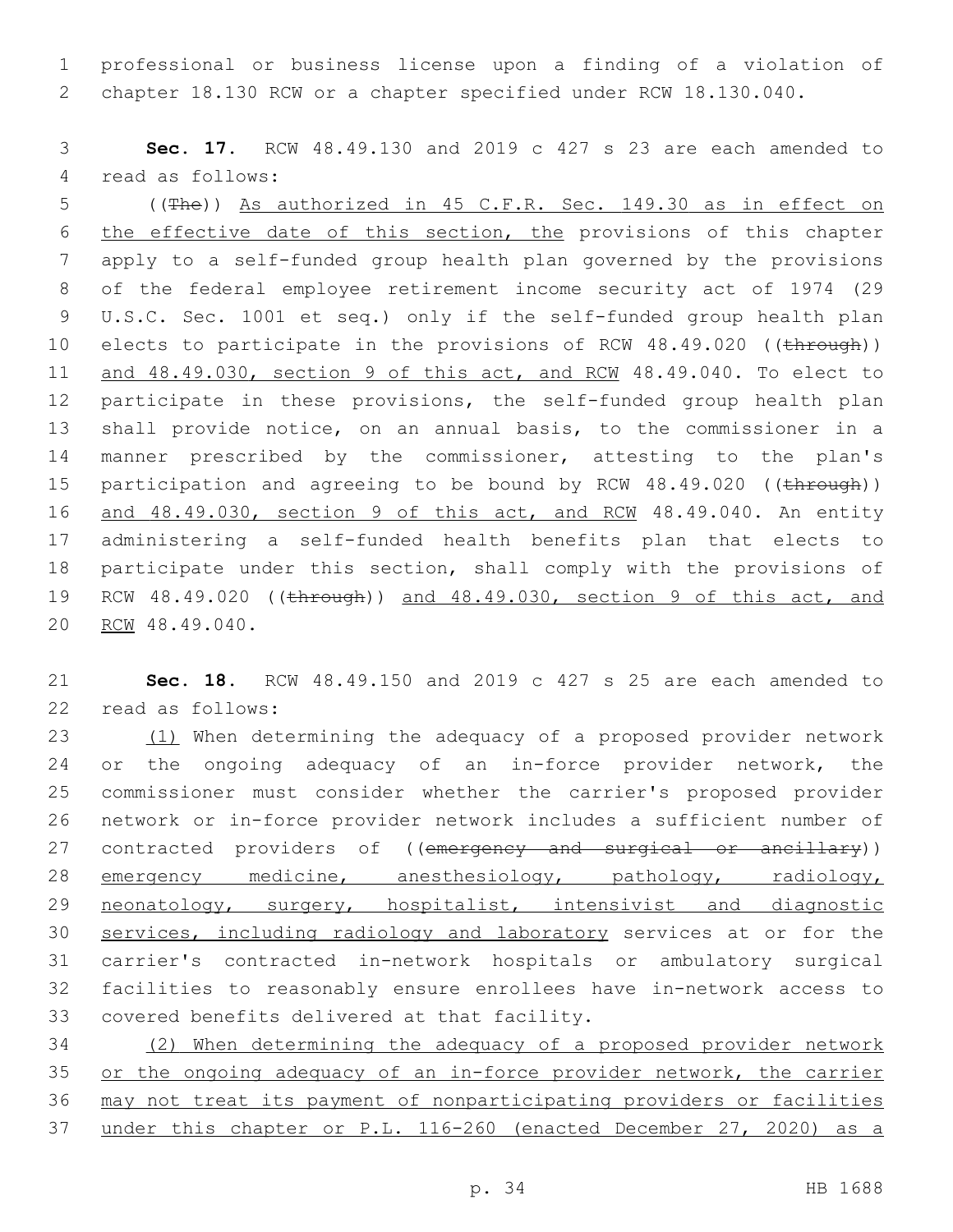means to satisfy network access standards established by the

2 commissioner.

 NEW SECTION. **Sec. 19.** A new section is added to chapter 48.49 4 RCW to read as follows:

 The commissioner is authorized to enforce provisions of P.L. 116-260 (enacted December 27, 2020, as the consolidated appropriations act of 2021) that are applicable to or regulate the conduct of carriers issuing health plans or grandfathered health plans to residents of Washington state on or after January 1, 2022. In addition to the enforcement actions authorized under RCW 48.02.080, the commissioner may impose a civil monetary penalty in an amount not to exceed \$100 for each day for each individual with respect to which a failure to comply with these provisions occurs.

 **Sec. 20.** RCW 48.49.110 and 2019 c 427 s 15 are each amended to 15 read as follows:

16 (1) The commissioner may adopt rules to implement and administer this chapter, including rules governing the dispute resolution 18 process established in RCW 48.49.040.

19 (2) The commissioner may adopt rules to adopt or incorporate by 20 reference without material change federal requlations adopted on or after the effective date of this section that implement P.L. 116-260 (enacted December 27, 2020).

 NEW SECTION. **Sec. 21.** A new section is added to chapter 48.49 24 RCW to read as follows:

 (1) On or before October 1, 2023, the commissioner, in collaboration with the health care authority and the department of health, must submit recommendations to the appropriate policy and fiscal committees of the legislature as to how balance billing for ground ambulance services can be prevented and whether ground ambulance services should be subject to the balance billing restrictions of this chapter. In developing the recommendations, the 32 commissioner must:

 (a) Consider any recommendations made to congress by the advisory committee established in section 117 of P.L. 116-260 to review options to improve the disclosure of charges and fees for ground ambulance services, better inform consumers of insurance options for such services, and protect consumers from balance billing; and